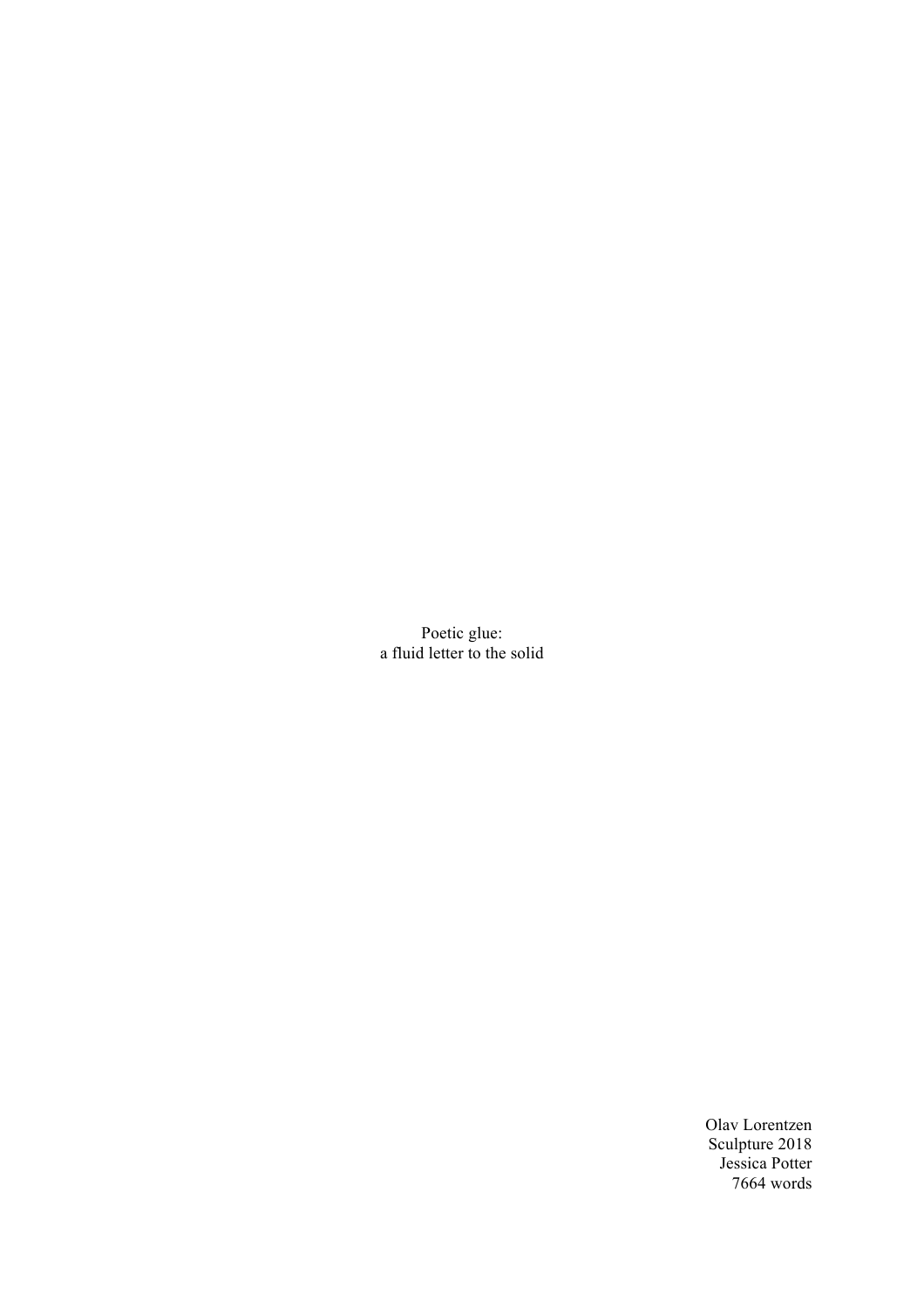# Contents

| Dancing is not something you learn, dancing is the dance that you dance<br>The Marble and the Myrtle<br>Cruzeiro do Sul (The Southern Cross)<br>Invisible Cities<br>16<br>A Magical World<br>Coclusion<br>17<br>19<br>Bibliography<br>Appendix<br>20 | Introduction | 5  |
|------------------------------------------------------------------------------------------------------------------------------------------------------------------------------------------------------------------------------------------------------|--------------|----|
|                                                                                                                                                                                                                                                      |              | 8  |
|                                                                                                                                                                                                                                                      |              | 10 |
|                                                                                                                                                                                                                                                      |              | 12 |
|                                                                                                                                                                                                                                                      |              | 14 |
|                                                                                                                                                                                                                                                      |              |    |
|                                                                                                                                                                                                                                                      |              |    |
|                                                                                                                                                                                                                                                      |              |    |
|                                                                                                                                                                                                                                                      |              |    |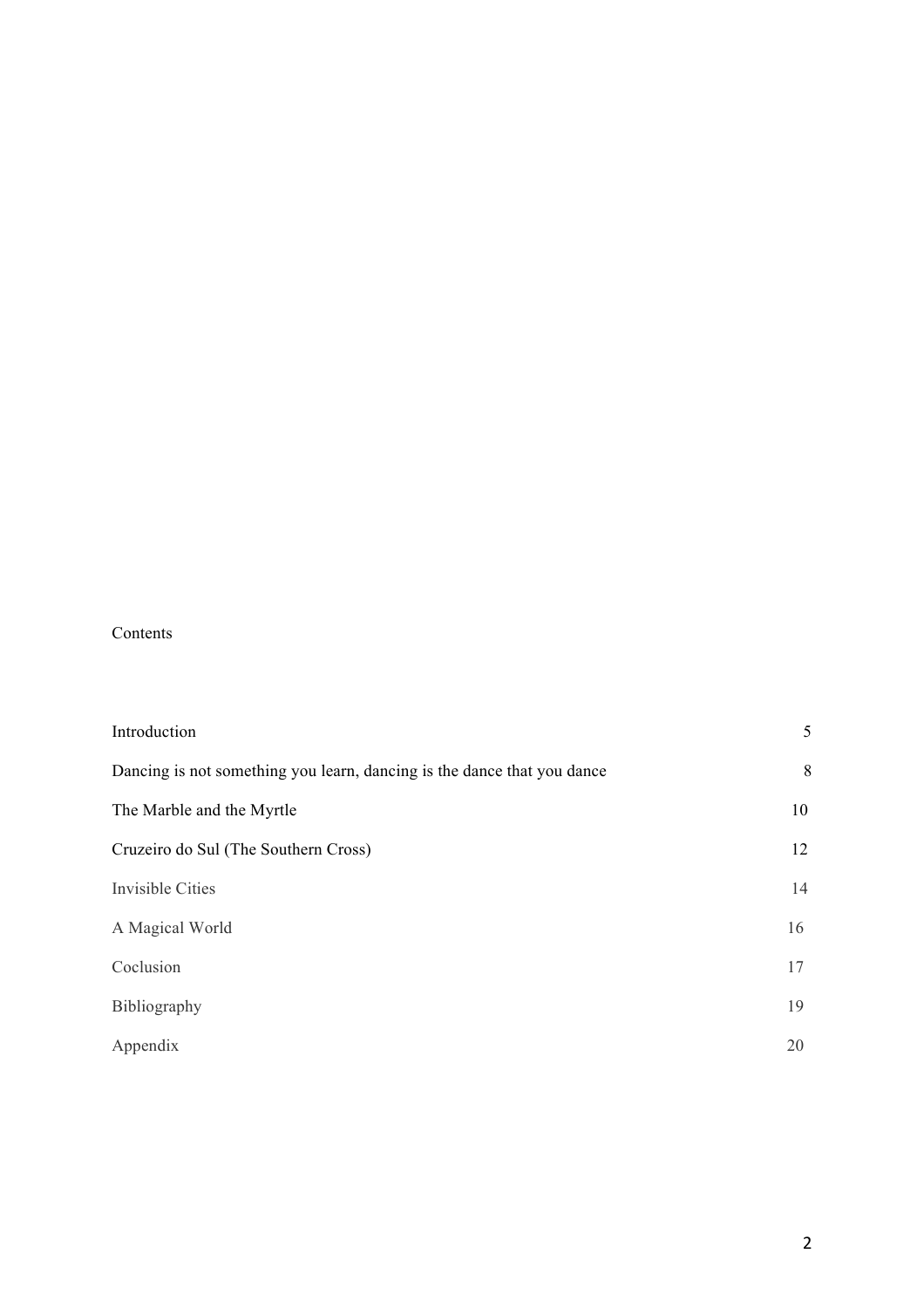Illustrations

Figure 1 5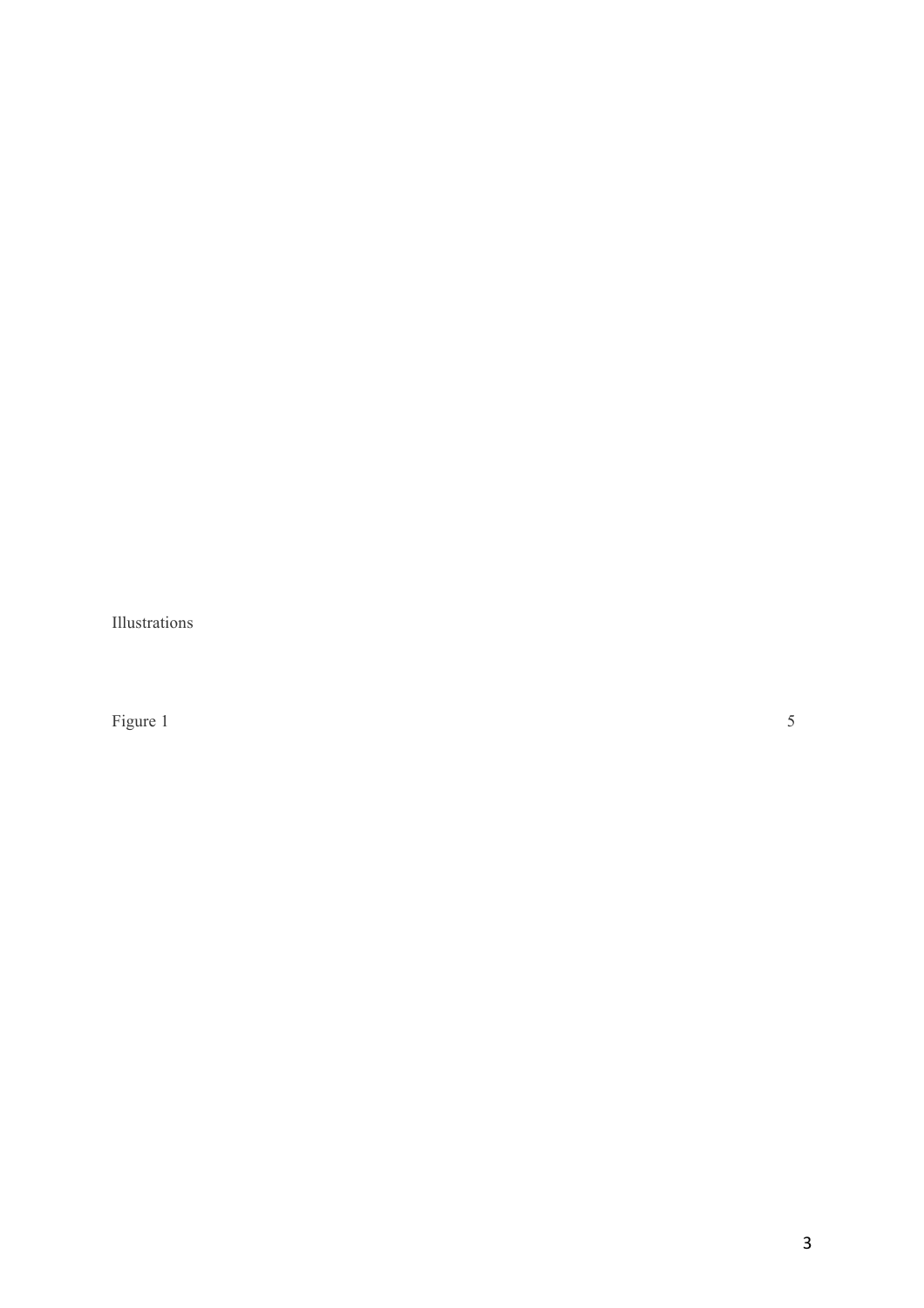Eu prefiro ser Essa metamorfose ambulante Eu prefiro ser Essa metamorfose ambulante

Do que ter aquela velha opinião Formada sobre tudo Do que ter aquela velha opinião Formada sobre tudo

Eu quero dizer Agora o oposto do que eu disse antes Eu prefiro ser Essa metamorfose ambulante

Do que ter aquela velha opinião Formada sobre tudo Do que ter aquela velha opinião Formada sobre tudo

Sobre o que é o amor Sobre o que eu nem sei quem sou

Se hoje eu sou estrela Amanhã já se apagou Se hoje eu te odeio Amanhã lhe tenho amor

Lhe tenho amor Lhe tenho horror Lhe faço amor Eu sou um ator

É chato chegar A um objetivo num instante Eu quero viver Nessa metamorfose ambulante

Do que ter aquela velha opinião Formada sobre tudo Do que ter aquela velha opinião Formada sobre tudo

Sobre o que é o amor Sobre o que eu nem sei quem sou

Se hoje eu sou estrela Amanhã já se apagou Se hoje eu te odeio Amanhã lhe tenho amor

Lhe tenho amor Lhe tenho horror Lhe faço amor Eu sou um ator

Eu vou desdizer Aquilo tudo que eu lhe disse antes Eu prefiro ser Essa metamorfose ambulante

Do que ter aquela velha opinião Formada sobre tudo Do que ter aquela velha opinião Formada sobre tudo

Metamorfose ambulante, Raul Seixas, 1973

*I'd rather be This walking metamorphosis I'd rather be This walking metamorphosis*

*Than to have that old opinion Formed over everything Than to have that old opinion Formed over everything*

*I would like to say Now the opposite of what I said before I'd rather be This walking metamorphosis*

*Than to have that old opinion Formed over everything Than to have that old opinion Formed over everything*

*About what is love About what I do not even know who I am*

*If today I'm a star Tomorrow it is gone If today I hate you Tomorrow I will have love for you*

*I will have love I will have horror I make love to you I'm an actor*

*It's annoying to arrive To a goal in an instant I want to live In this walking metamorphosis*

*Than to have that old opinion Formed over everything Than to have that old opinion Formed over everything*

*About what is love About what I do not even know who I am*

*If today I'm a star Tomorrow it is gone If today I hate you Tomorrow I will have love for you*

*I will have love I will have horror I make love to you I'm an actor*

*I'm going to unsay Everything I've told you before I'd rather be This walking metamorphosis*

*Than to have that old opinion Formed over everything Than to have that old opinion Formed over everything*

*Translated by Olav Lorentzen*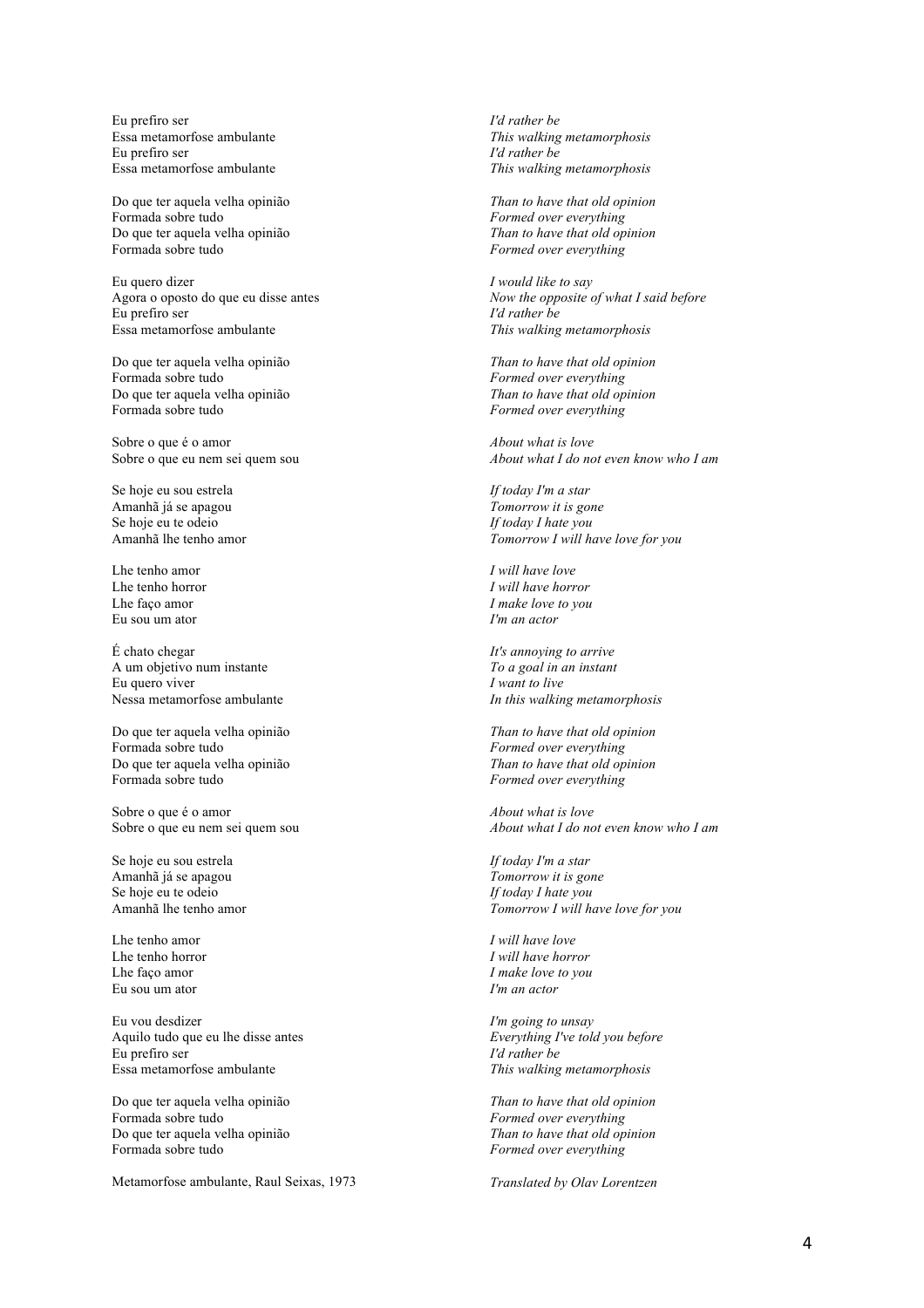#### **Introduction**

*Before, I wandered as a diversion. Now I wander seriously and sit and read as a diversion.* W. PERCY

It is safe to say there is a growing feeling in contemporary culture that the traditional categories of "humanity" and "world" - species and planet, societies and their environments, subjects and objects, culture and nature, thought and body – have entered, some time ago, in collapse. But if there are no more clearly differentiated objects and subjects, but rather, more or less complex hybrids, the relations between nature and culture must be rethought in a completely different way. I imagine this is a moment of vital importance for the arts: for if there are no more objects and subjects as we conceive them, the relation between spectator and work of art must also be rethought from the dynamics of the mutual transformations established between them.

But "relation" is an ambiguous word. In philosophic discourse it is used to designate a connection instituted in thought. It then signifies something indirect, something purely intellectual, even logical. Only in its idiomatic usage does it denote something direct and active, something dynamic and energetic. It then fixes attention upon the way things bear upon one another, their clashes and uniting's, the way they fulfill and frustrate, promote and retard, excite and inhibit one another.

In his book, *We Have Never Been Modern*, Latour argues that there is a great discrepancy in the expansion of modernity in practice and in theory. "If the modern constitution invents a separation between the scientific power charged with representing things and the political power charged with representing subjects, let us not draw the conclusion that from now on subjects are far removed from things" (Latour 1991: 29). On one hand there is scientific "rational" objectivity and on the other hand "archaic" subjectivity such as culture, psychology, and religion. The problem is; how do we solve a disconnect between the practice, that has expanded the connection between the human and the nonhuman to the whole world (politics and climate, matter and materials in building collectives and our daily lives), and the theory of objectivity vs. subjectivity?

#### **FIRST PARADOX**

Nature is not our construction; it is transcendent and surpasses us infinitely.

#### **SECOND PARADOX**

Nature is our artificial construction in the laboratory; it is immanent.

Society is not our construction; it is transcendent and surpasses us infinitely.

#### **CONSTITUTION**

First guarantee: even though we construct Nature, Nature is as if we did not construct it.

Second guarantee: even though we do not construct Society, Society is as if we did construct it.

Society is our free construction;

it is immanent to our action.

Third guarantee: Nature and Society must remain absolutely distinct: the work of purification must remain absolutely distinct from the work of mediation.

Figure 2.1 The paradoxes of Nature and Society

Figure 1 (Latour 1991: 32)

I ask myself if it not the time for a new modernism. One that is not based on dualism but on pluralism. Instead of "modernizing" other cultures based on the "truths" that emerged from our own experience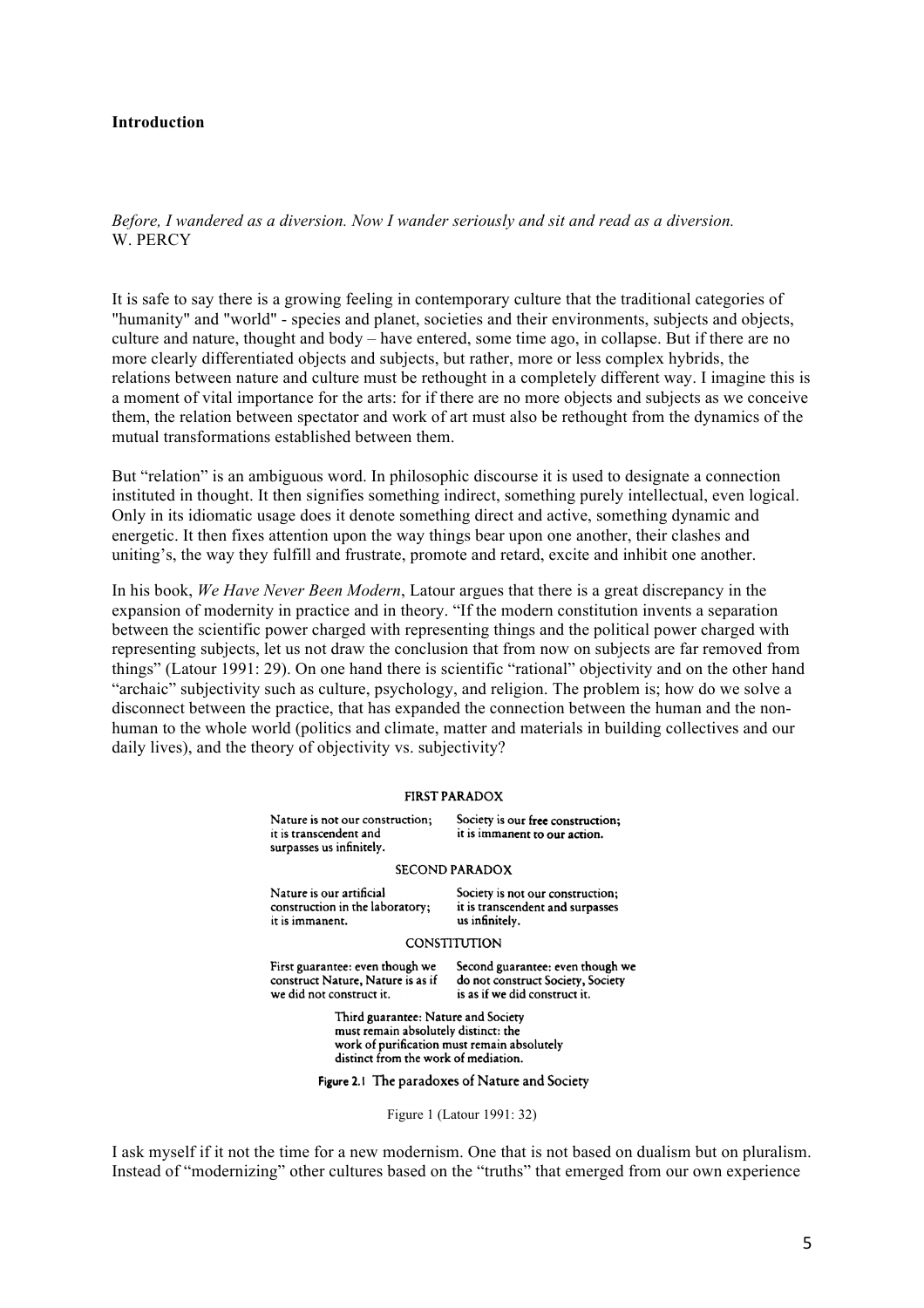and accounts, perhaps we should introduce multi-realism in the definition of western rationality, explore alternative accounts for the same experience. In this way, we can begin to agree on the points where the notion of universal values had shortcuts, or accelerated much too fast, with duality by itself as the fuel for; politics, religion, science, economics. We need to start again collectively, reunderstand what used to be called nature, what used to be called economy, what used to be called culture, in a completely different way. A new way that seeks harmony, but that also encourages diversity.

Let us take to the arts for example. "Mutual adaptation of parts to one another in constituting a whole is the relation which, formally speaking constitutes a work of art. Every machine, every utensil, has, within limits, a similar reciprocal adaptation. In each case, an end is fulfilled. That which is merely a utility satisfies, however, a particular and limited end. The work of esthetic art satisfies many ends, none of which is laid down in advance" (Dewey 1934:140). It serves life, rather than prescribing a defined and limited mode of living. This service would be impossible were not parts bound together in the esthetic object in distinctive ways.

## And how is it that each part is a dynamic part, that is, *plays an active part*, in constituting this kind of a whole? This is the question that confronts us.

I imagine this example can help to illuminate a path; as I see it there are three types of drawings: there is drawing that represents what you see, there is drawing that represents what you do not see but you wish you saw and there is drawing that exists only as drawing. For the first drawing, you sit down and you let the world invade you, and you react to this invasion through a line, a shadow, or a trace. For the second drawing (once you know how to make the first drawing) you imagine something that is not there and you represent it as if it was there. Finally, there is a drawing practice that is a mixture of; what you live, what you think, what you want to see and what you have seen. A drawing which is accomplished through the line, and that only exists as a drawing. This type of drawing, which is not an instrument of something else, but rather, one that is in itself something, this drawing is the drawing I am interested in. This drawing is sculpture. I realized that making art is nothing more than putting things together. But to put things together, the world does put things together, everyone puts things together, it's not just putting things together, it's to do so in a way that things appear to surprise us, things that are there, but they are veiled. And these things are not just things like a machine or a table or a plant. They are things like the wind, like rain, like a perfume, or a memory. These things are of all orders. There are material things, (that art really is made of these material things), but there are more subtle things that are implicit, embedded. Let's say a machine blows air. This blow may be invoking a wind, in addition to this machine you are seeing there is also a wind.

Keeping this in mind I endeavor to put together this paper. First of all, as you will notice in the pages to come, I am not the only author. I do not want to fall into the same trap that is being discussed, the idea of transportation without transformation. So, by adopting Latours' methods in *An Inquery into Modes of Existence<sup>1</sup>*, I will attempt to escape a type of felicity condition<sup>2</sup> and open a space for different kinds of understanding. This is the same space opened by William James' *Essays on Radical Empiricism*, where he believes that the key to answering the absolutist claims lies in understanding pure experience as a "process in time" and giving full weight to conjunctive, as well as disjunctive relations. Considering James' statement that "[a]ccording to my view, experience as a whole is a process in time, whereby innumerable particular terms lapse and are superseded by others that follow upon them…" (James 2003: 62) we can begin to understand the task at hand. For the project, three texts (two written originally in Portuguese and one in Italian) are chosen to illustrate some of the threads that will be running throughout, such as the nature and relation of subject and object and the model of truth as correspondence. Three different authors (from different backgrounds) then respond

 $<sup>1</sup>$  Latour implores us to recover other modes of existence in order to do justice to the plurality of truth conditions that</sup>

Moderns have discovered throughout their history.<br><sup>2</sup> refers to the conditions that must be in place and the criteria that must be satisfied for a speech act to achieve its purpose.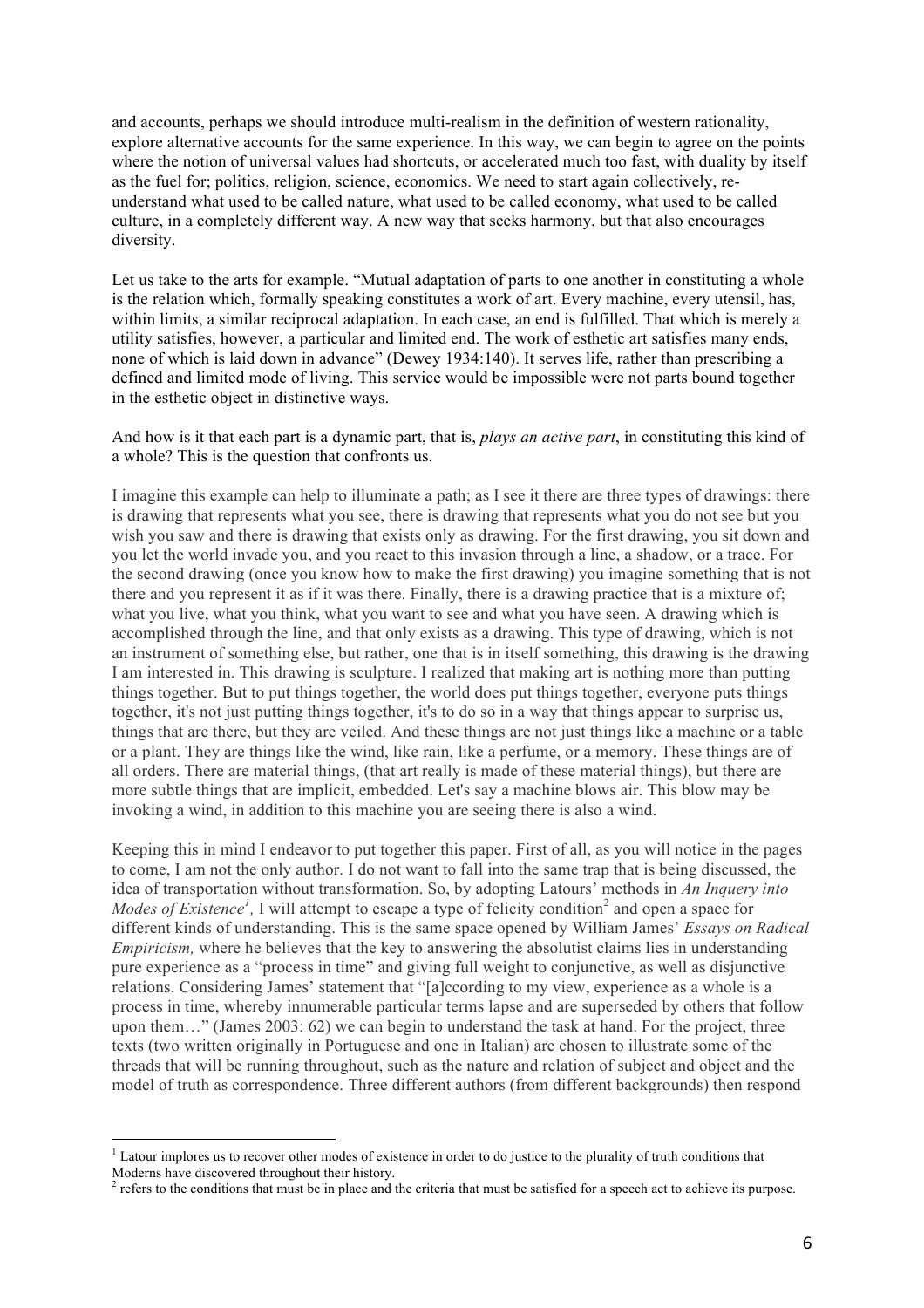to these texts in whatever way they see  $fit^3$ . The purpose of this is to create a document that embodies the subject of its own topic, it is written with a clear awareness of intention, but the development of its thesis is based on the progress of its own making, listening and shifting relations – a kind of revelation.

I would like to make it clear though, before I begin, that the adopted posture here, is that of waiting to see what will happen (think of it in terms of provoking coincidence). It is rather different, then, from strategies involving high-risk spontaneity where outcomes are just as unpredictable, but where the posture is that of making something happen rather than waiting to see what will happen.

The following chapter attempts to clarify this notion.

<sup>&</sup>lt;sup>3</sup> Full texts can be found in the appendix.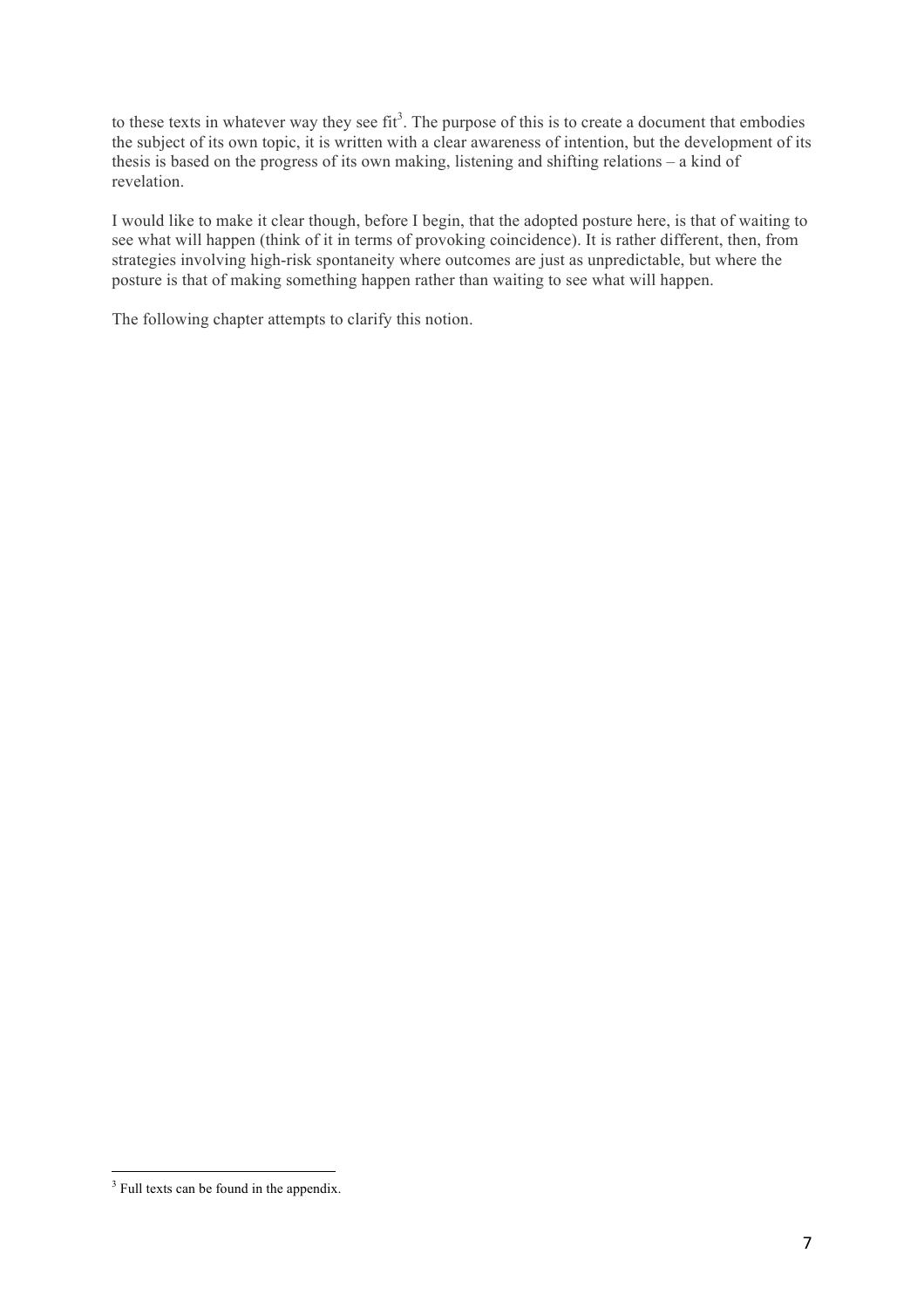#### *Dancing is not something you learn, dancing is the dance that you dance*

Helio Oiticica explains in his interview to Ivan Cardoso, in 1979, in a *State of Invention* as he puts it, *if it is an invention I'm not able to know it; if I knew what these things were, they would no longer be an invention. Their existence makes the invention possible.* (Oiticica 2008: 221)

To speak to the human being and to speak with freedom is to be able to speak to all the senses, not only to vindicate for a scene or an image or a circumstance, but to speak for a subject that exists in different contexts. If we exist, and if we are a depository of the most diverse senses, why should we privilege one in function of another? When you observe a painting, your entire body is observing the painting, however you are only stimulating the visual apparatus, the optical apparatus. When you're looking at a painting and the phone rings, does not that phone call become a part of the formation of the meaning in your perception?

An art that integrates meaning is a more accessible art, an art much more suitable for there to be a broad understanding of what it is meant to reveal. For me, it indicates a shift from expressing to listening, and in listening, participating.

Allan Kaprow wrote in *Notes on the Creation of a Total Art* (1958) "It has been unconceivable until recently to think of the arts as anything other than separate disciplines, united at a given moment of history only by vaguely parallel philosophical objectives." Art forms developed over a long period and enunciated to a high degree are not open to mixture: they are self-sufficient so far as their cohesiveness and range of expression are concerned. "But if we bypass 'art' and take nature itself as a model or point of departure, we may be able to device a different kind of art by first putting together a molecule out of the sensory stuff of ordinary life: the green of a leaf, the sound of a bird, the rough pebbles under one's feet, the fluttering past of a butterfly. Each of these occurs in time and space and is perfectly natural and infinitely flexible. From such a rudimentary yet wonderful event, a principle of the materials and organization of a creative form can be built" (Kaprow 2003: 10). To begin, the artist needs to admit the usefulness of any subject matter or experience whatsoever. This material known or invented, "concrete" or "abstract" – is then juxtaposed to produce the structure and body of the work.

Perhaps the piece that best illustrates this is John Cage's famous *4'33"* (1952), in which the performer is instructed to sit at the piano, open the lid, and play nothing for fixed periods. The purpose of this is to allow the ambient sounds in the room to be heard. Cage's synthesis of Duchampain chance procedures<sup>4</sup> and Zen Buddhism<sup>5</sup> meant that he put chance to work in a particular way, that is, to open the mind to more intense awareness of the world and nature. For Cage, using chance procedures meant imitating nature in her underlying principles rather than simply copying appearances. This idea of Nature as essentially chance-driven is strange to us, but after the theories of quantum mechanics<sup>6</sup> and Heisenberg's uncertainty principle<sup>7</sup>, it's not such an implausible view. Albert Einstein, exasperated by theories of the unpredictability of sub-atomic particles, wrote in a letter, "God does not play dice." But nature definitely does: for example, although much emphasis is placed on

 <sup>4</sup> Between 1913-14 Duchamp realized works such as *3 Standard Stoppages* which consisted of an instruction for a controlled experiment which in turn opens the work to the unpredictable effects of forces, objects, experiences – in this case gravity – while at the same time limiting authorial control.

<sup>5</sup> One of John Cage's keen interests. Iversen (2010), *The Aesthetics of Chance.* <sup>6</sup> Describes nature at the smallest scales of energy levels.

<sup>&</sup>lt;sup>7</sup> it states that the more precisely the position of some particle is determined, the less precisely its momentum can be known, and vice versa.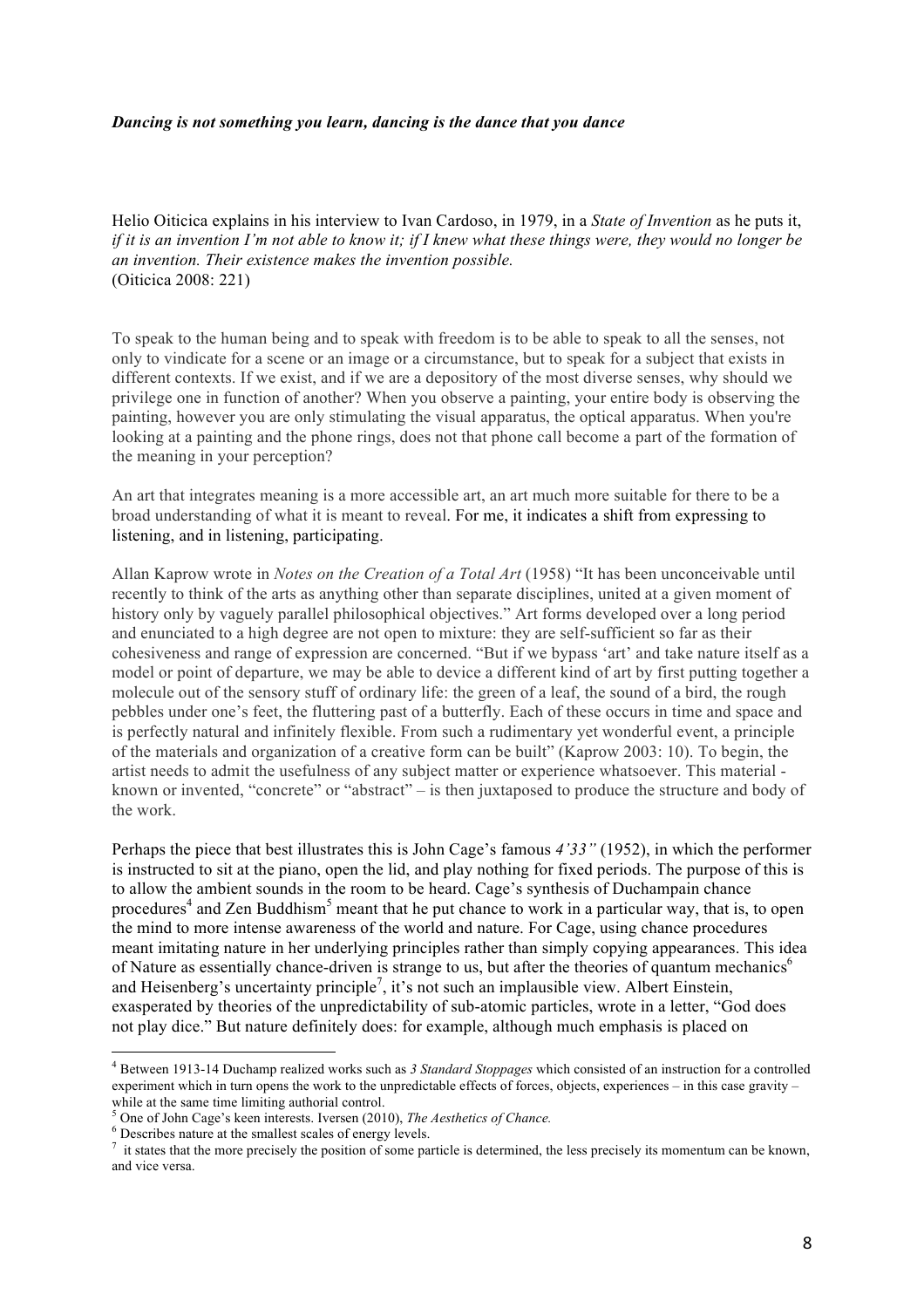Darwin's deterministic theory of natural selection, later dubbed "survival of the fittest", it is the random scrambling of mutation of genes that makes possible variation, diversity and complexity.

For the chapters to come, I will set up a formal procedure, or let us say, a "mechanical apparatus" for capturing these chance occurrences. The chosen texts will serve as a frame, or, for the use of a better metaphor, a camera shutter. The camera will be fixed in one spot (context), but what happens while the shutter is open, (the responses) the outcome, will be out of my control. This gap between intention and result, where the reader is not only looking at words, but where one enters, and is surrounded by them, is where we all start to play a part in the construction of their meaning.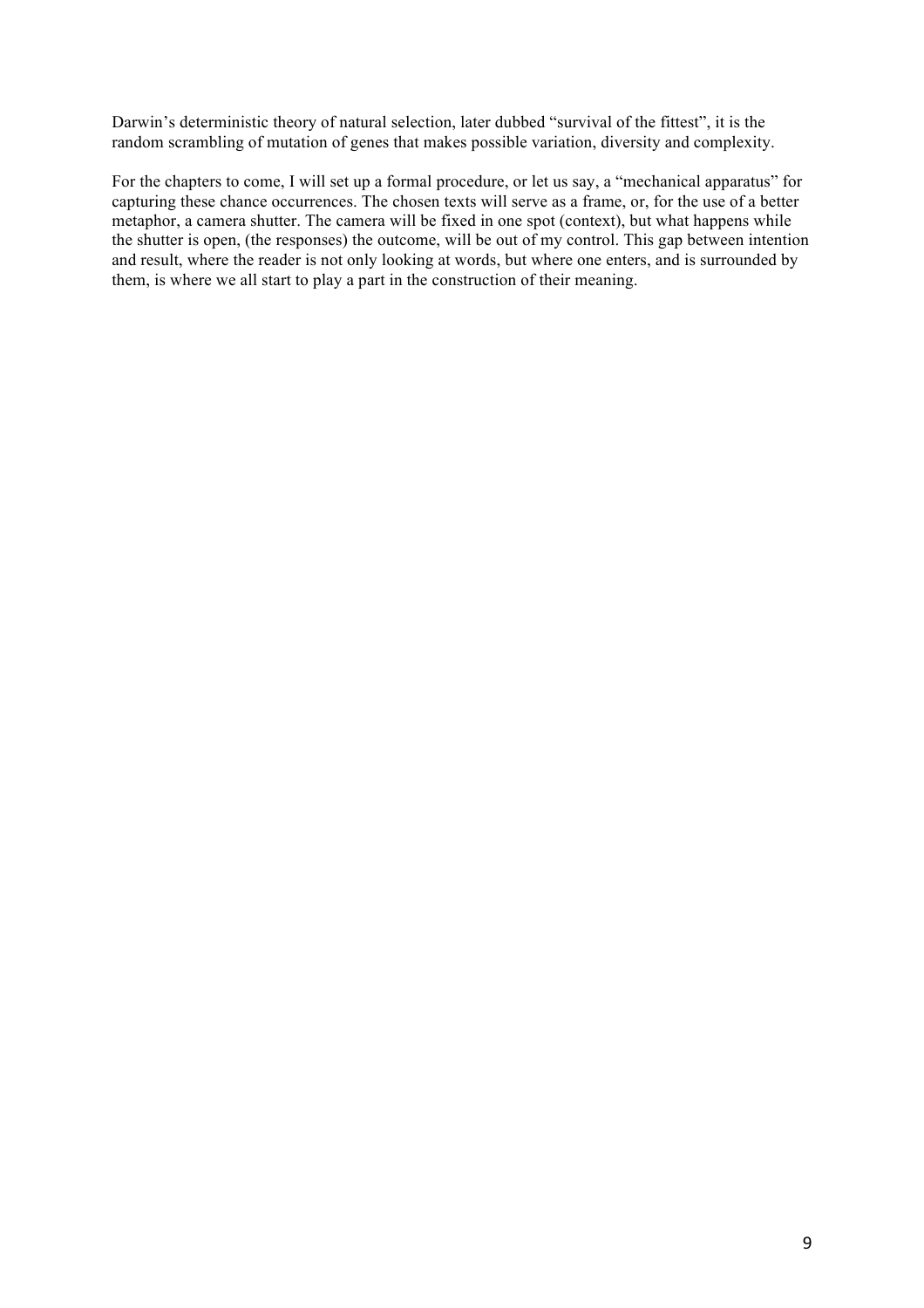#### *The Marble and the Myrtle*

*Those who walked the world, and entered into the houses of pleasure of princes, you would see in those paintings and those paths in the gardens two kinds of very different statues, some of marble, others of myrtle. The marble statue charges a lot to do, for the hardness and resistance of matter; but once it is done, it is not necessary that they should put their hands on it again: it always preserves and sustains the same figure; the myrtle statue is easier to form, because of the ease with which the branches bend, but it is necessary to always sustain in reforming and working on it, so that it may be preserved. If he leaves the gardener to watch, in four days leaves a branch that crosses his eyes, leaves another that breaks his ears, two leaves that five fingers make seven, and what was soon before a man, is already a green mess of myrtles. Here is the difference between nations in the doctrine of faith. There are nations naturally harsh, tenacious and constant, which difficultly receive the faith and leave the errors of their ancestors; they resist with their weapons, they doubt with understanding, repugn with their will, they close themselves, they insist, they argue, they reply, they give great work until they surrender; but once surrendered once they have received the faith, they remain firm and steady, like marble statues: it is not necessary to work with them anymore. There are other nations, on the contrary - and these are the ones in Brazil - that receive everything they teach with great docility and ease, without arguing, without replying, without doubting, without resisting; but they are statues of myrtle that, in raising the hand and the scissors of the gardener, soon lose the new figure, and render it old and natural, and to be as wild as before. It is necessary that the master should always watch these statues: once, cut off what the eyes look for, that they may believe what they do not see; again, that he may curb them that the ears thereof prophesy, that they hearken not to the fables of their fathers; again, that they may slay them, and that they may abstain from the barbarous actions and customs of the gentility. And only in this way, by always working against the nature of the trunk and the humor of the roots, can one keep in these rude plants the unnatural form and the composure of the branches.*

*(António Vieira, Sermão do Espírito Santo, § III [1657])* translated by Olav Lorentzen

This text was commented on by Dr. Alex Athorn, Scottish mathematician, and can be found in its original format in the appendix. In order to summarize his ideas and to meet academic criteria I will be paraphrasing his contribution, as follows:

He begins by arguing that ideas can change form as they pass through a network of people, and that some ideas, like those hewn from marble, are more stable, while others, like the myrtle statue adapt with each telling and are more vulnerable to transformation. In math's this can be described as a discrete replicating entity. "When you tell me something, then that something has made division of itself between our minds." Each person formats this something in a different way. And this can vary depending on factors such as; what resembles it or formats - "encodes" - it in a way that it is easier to be remembered or understood. With this observation, he then argues that if an idea is of a sufficient size, the form it will adopt in our minds will differ vastly.

However, no matter how differently each idea is saved in our minds, if it is to be properly conveyed, there is an underlying function that must cohere. He calls this an "equivalent class". A fundamental form that will remain the same no matter how it is presented for surface analysis. If a different story is told but one that still contains the major plot points of its original, the equivalence class remains the same. "At times the conceptual space is populated with an obviously discrete set of objects and at other times the selection of ideas are continuous in form. For instance, if we are talking about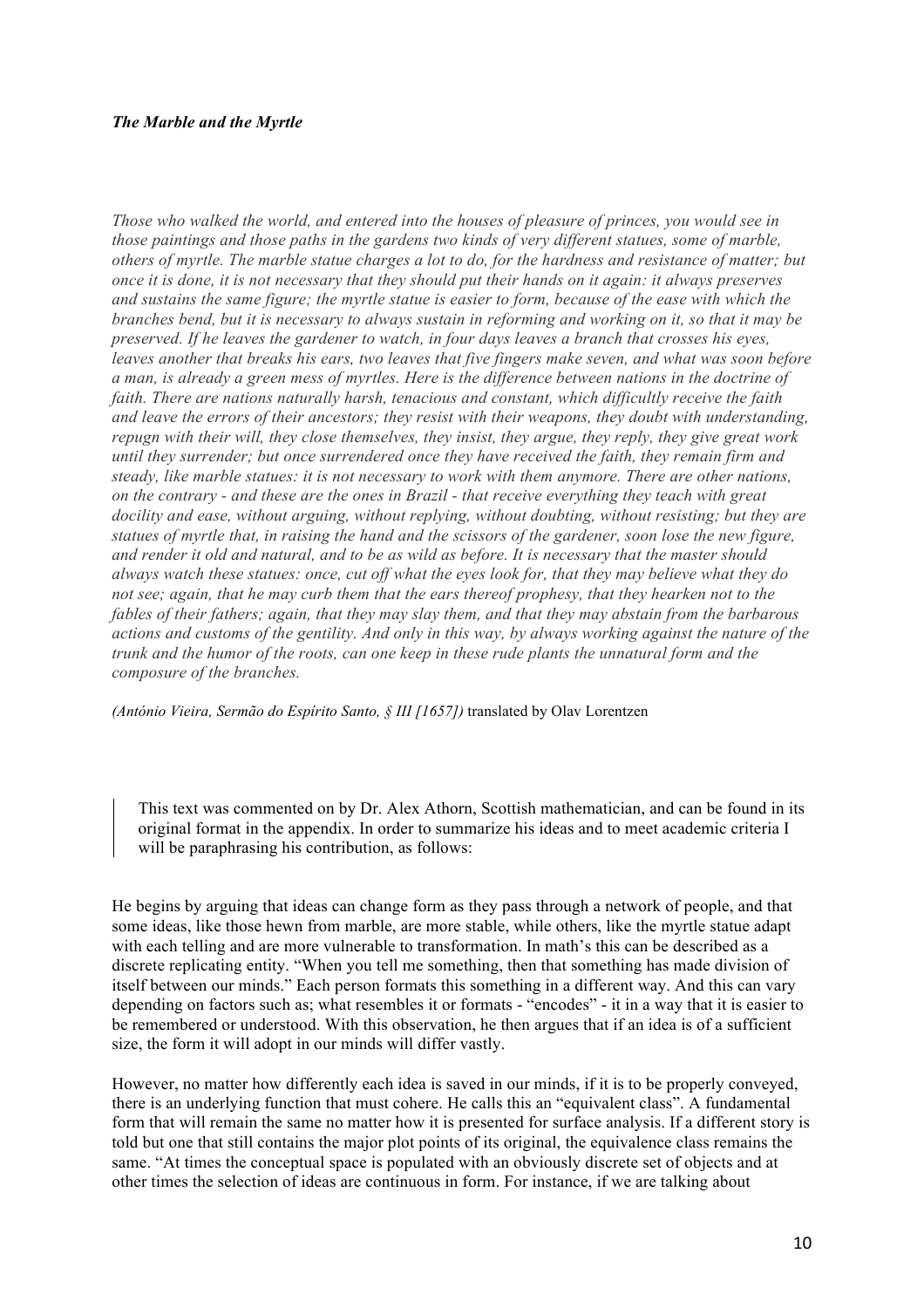Catholicism we typically would consider a pretty broad class of ideas as catholic in nature and thus the equivalence class that coheres as Catholicism is fairly large." As you can see, this "equivalent class" also varies in size. For complex ideas, such as religion, the equivalence class tends to be broader. A priest's sermon can vary drastically and still be interpreted within the class of Catholic ideas. A book on the other hand, that has a sentenced changed inside, would be considered to be a different book to its original. Both these concepts, the space of variation and the acceptability of this variation are essential for an ideas survival. But that survival also depends on the value given to it by the individual that caries it. And this is where things start to get interesting, because this relationship is reciprocal. An individual will naturally carry ideas that one perceives as increasing their chance of success and the popularity of this success than greatly increases the chances of replication of these behaviors and beliefs. "These are the most fundamental axis for conceptual selection but ignore the manner by which concepts can interact and enforce selection themselves."

The perception of value may be a reflection of the real value or it may not. The richness of human language has enabled concepts to evolve that contain their own mechanisms for assigning value. "For example, if I prescribe to the notions of rationality, mathematics and logic then I select for concepts on the basis of whether or not they are examples of tautologies. In this case, an idea is mathematically valuable if it is a tautology and mathematically wrong if it is not." It is important to note though, that selecting for mathematically correct ideas is not necessarily the same as selecting for "useful" or "meaningful" ideas. The example of mathematics is one where the mechanism by which to assign value to an idea is incredibly rigid. On the contrary, for a complex idea, such as religion a far less rigid metric is used to select for let's say, Christian or non-Christian thought. At least in theory.

"Fundamentally religious ideas are designed to solve a much more complex problem than mathematical ideas."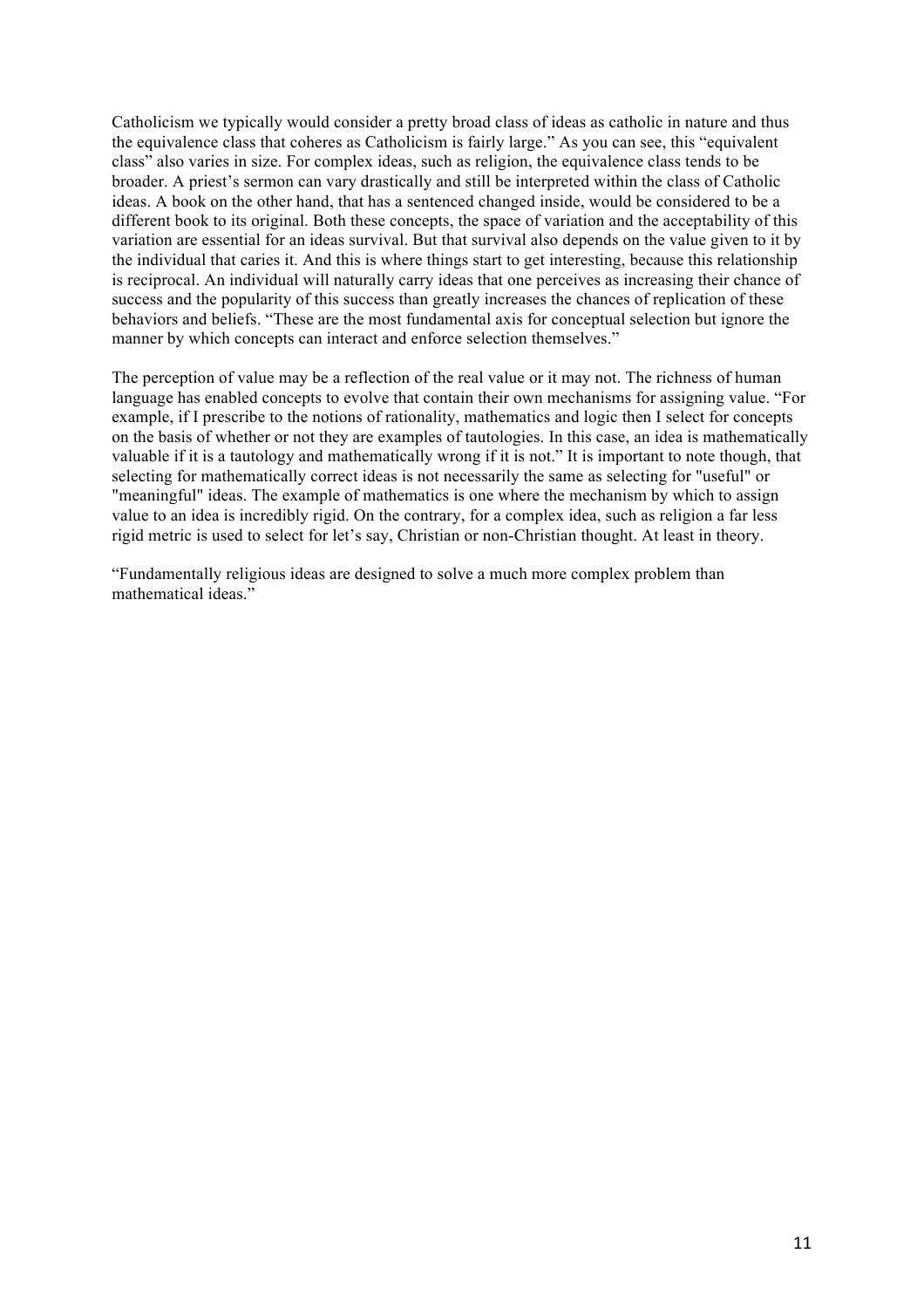#### *Cruzeiro do Sul (The Southern Cross)*

*I am not here at this exhibition to defend a career or nationality. Rather, I would like to speak of a region that does not exist on official maps, called Cruzeiro do Sul (The Southern Cross). Its original inhabitants never divided it up, but others came, who divided it for their own purposes. This division still continues today. Each region has its dividing line, whether real or imaginary. The border line I refer to here is called Tordesillas. The East side of this border you will already know, more or less, from postcards, photographs, descriptions and books.*

*I speak from the other side of this boundary. Below the line of the Equator, hot, buried in the earth – here is the opposite of skyscrapers. Here, dwelling within this earth and in the constellations,*  is the wild side, the jungle in one's head, without the lustre of intelligence or reason. I speak here of *those who were compelled to bury their heads inside their own heads.*

*Reason, knowledge; specializations, styles – all cultures come to an end. All that is left is the excess of what has always existed: earth. What remains is a dance, performed to ask for rain, and after this rain, swamp, and from this swamp, warmth, and again life. Those in the jungle always believe rumors; for in the jungle, West of Tordesillas, lies do not exist; there are only individual truths.*

*These are our origins. Who could have dared to try to comprehend the West of Tordesillas, other than its inhabitants? Unfortunate for the hippies and their sterilized beaches, their disinfected soil, their plastic, their gilded projects and their hysterical intelligence. Unfortunate for the East. Unfortunate for the indifferent: they took the side of the weak without meaning to. The worse for them. Because the jungle will extend and grow until it covers their sterilized beaches, their disinfected soil, their leisurely sex, their buildings, their streets, their earth-works, think-works, nihil-works, water-works, conceptual works, until it covers everything on the East side of Tordesillas, and any East in any region. The jungle will go on spreading over the East, over the indifferent, until – so selfconfident that they no longer foresee their fate-all those who have forgotten or unlearned how to breathe its air will die.*

*The jungle draws within itself and mutes the language of metaphor. West of Tordesillas, metaphor has no value of its own. It is not that I dislike metaphor. I want every work to be seen some day, not as an object for sterile laborious study, but as a landmark; as a memory and evocation of the real, visible conquests. When the history of the West of Tordesillas is told, one should hear legends and fables-fantastic allegories. For a people whose history is legends and fables is a happy people.*

Cildo Meirelles, *Cruzeiro do Sul* - A translation of the Portuguese original was first published in *Information* (cat.), The Museum of Modern Art, New York, 1970. Revised 1999.

This text was commented on by Dr. Christina Osward, Brazilian Historian, and can be found in its original format in the appendix. In order to summarize her ideas and to meet academic criteria I will be paraphrasing her contribution, as follows:

The first reaction to the text is that of shock. The intensity of Cildos words, I will suppose, impacts all of us in some way. She compares the feeling to that of having being punched in the stomach, but is confident to assure there is no violence in this act. "Soon after I think of Almodóvar and this intense capacity of art, or would it be of the artists? To translate in a few words, or audio-visuals, or plastic arts, that which is latent in the depths of our hearts." In "Cruzeiro do Sul", Cildo joins past and present, 1494 and 1999, classic and modern, excluded and dominant, north and south, west and east, center and periphery, true and false, "to poetically, provoke and then challenge the notion of the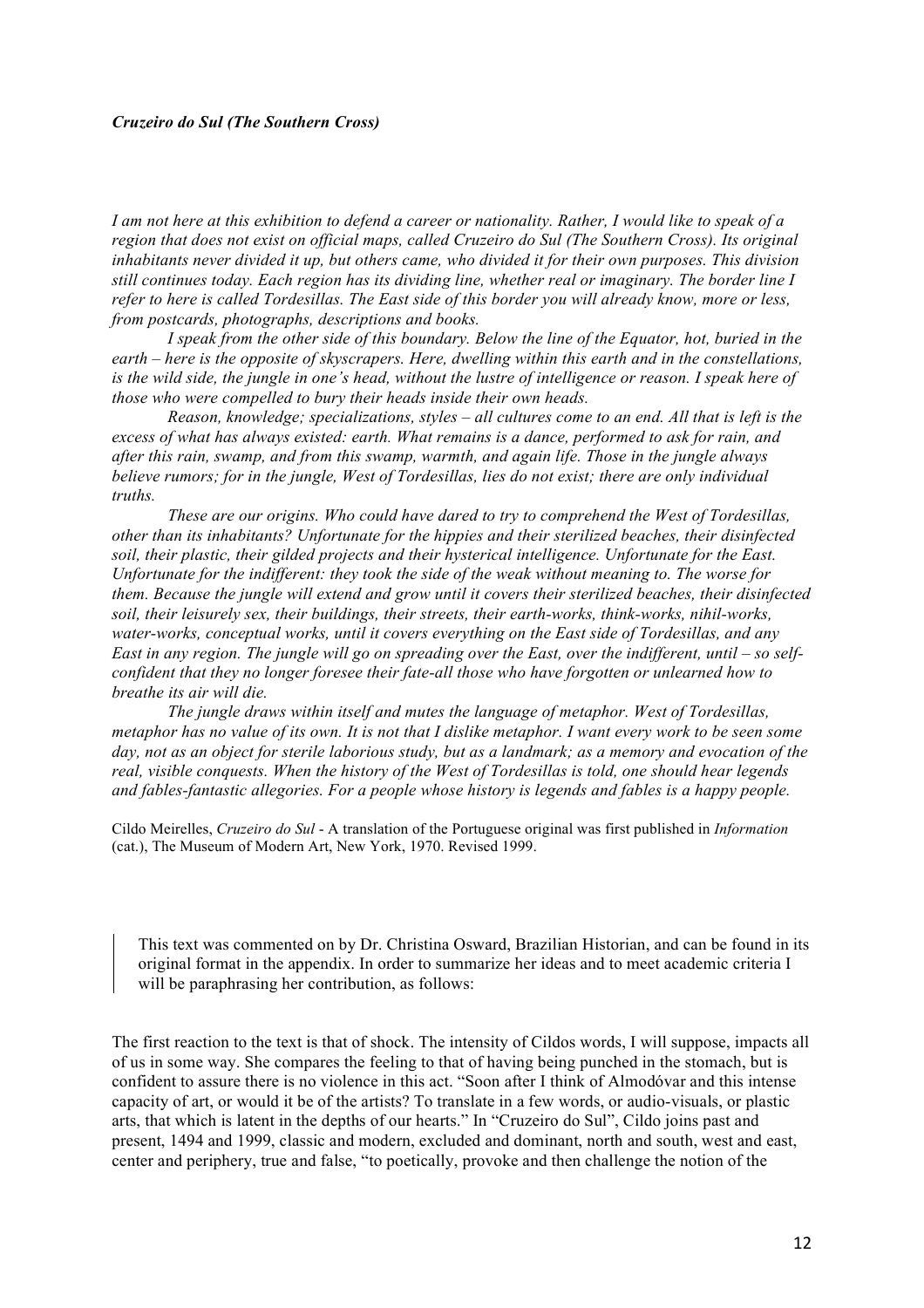margin." From poetry comes a voice that was hidden, even though it was shouting while no one listened.

Christina's insights on the movement in the text, I believe, are also quite brilliant. Here, she uses the metaphor of a wave: "the writing becomes a wave through the jungle that grows and takes over everything, indifferent to the will of the majority, stronger than nature itself." A wave, that in the beginning was scary and intense, leaves joy and hope in the end. "From dichotomies to fluidity, the weak becomes strong."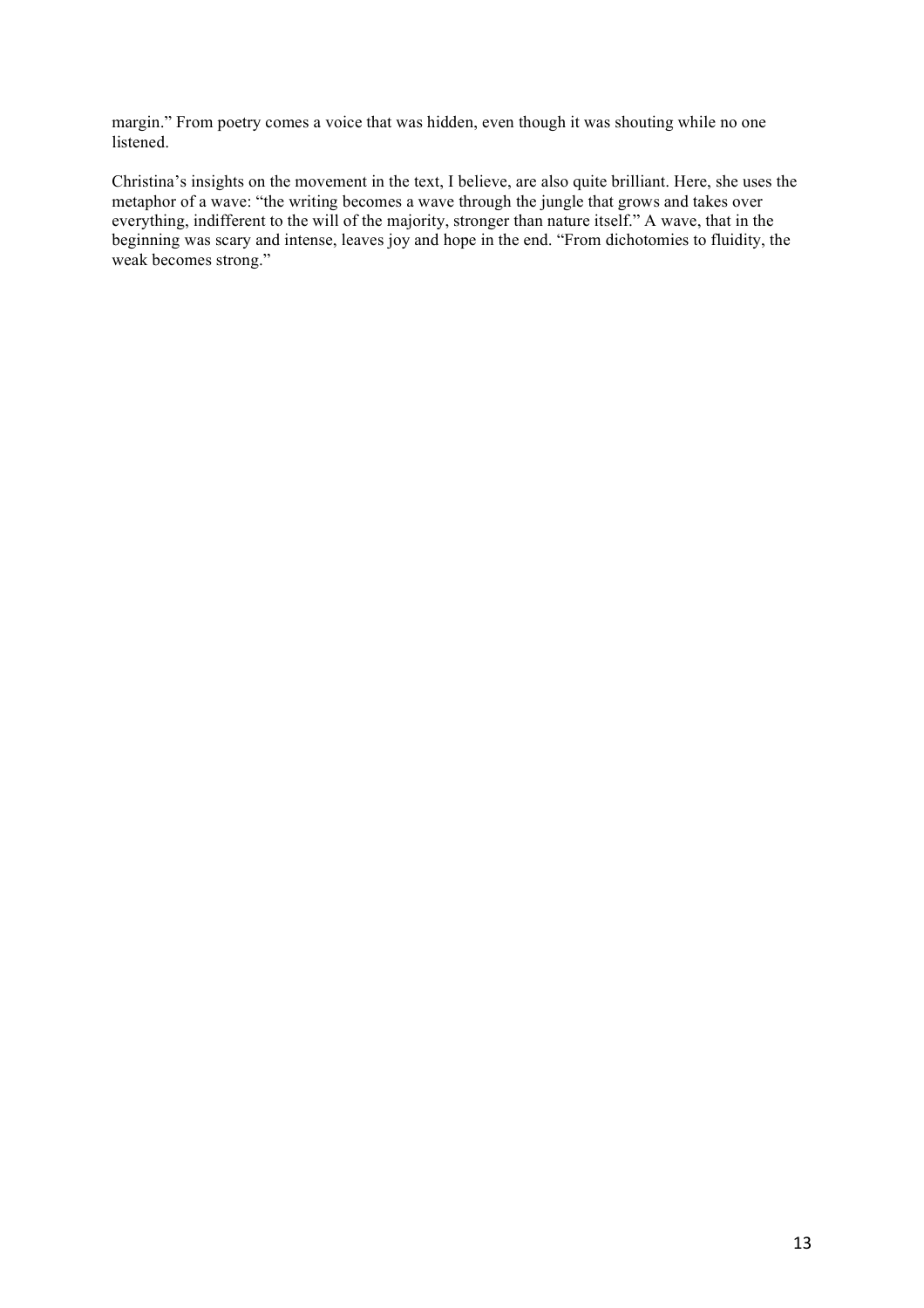## *Invisible Cities*

*Kublai Khan does not necessarily believe everything Marco Polo says when he describes the cities visited on his expeditions, but the emperor of the Tartars does continue listening to the young Venetian with greater attention and curiosity than he shows any other messenger or explorer of his. In the lives of emperors there is a moment which follows pride in the boundless extension of the territories we have conquered, and the melancholy and relief of knowing we shall soon give up any thought of knowing and understanding them. There is a sense of emptiness that comes over us at evening, with the odor of the elephants after the rain and the sandalwood ashes growing cold in the braziers, a dizziness that makes rivers and mountains tremble on the fallow curves of the planispheres where they are portrayed, and rolls up, one after the other, the dispatches announcing to us the collapse of the last enemy troops, from defeat to defeat, and flakes the wax of the seals of obscure kings who beseech our armies' protection, offering in exchange annual tributes of precious metals, tanned hides, and tortoise shell. It is the desperate moment when we discover that this empire, which had seemed to us the sum of all wonders, is an endless, formless ruin, that corruption's gangrene has spread too far to be healed by our scepter, that the triumph over enemy sovereigns had made us heirs of their long undoing. Only in Marco Polo's accounts was Kublai Khan able to discern, through the walls and towers destined to crumble, the tracery of a pattern so subtle it could escape the termites' gnawing.*

(Book 1, opening, Invisible Cities)

This text was commented on by Dr. Michelle Sommer, Brazilian curator, and can be found in its original format in the appendix. In order to summarize her ideas and to meet academic criteria I will be paraphrasing her contribution, as follows:

## *Underground world, manifest world and imagination, plural*

700 years separate us from the travels of Marco Polo. Some say his stories even inspired Christopher Colombus, another Italian, this one who was to arrive to America.

Michelle interprets the text as having a potential for free associations, opening the possibility of going on a journey to meet a possible perfect city fragmented and being born "distant from a ready and totalizing reality." She engages in an exercise that will "lend a voice" to Marco Polo and continue his work, and that will psychograph world narratives that are able to join real and fictitious, visible and invisible cities, the underworld and the manifest world.

#### *Sub notes on underground urbanism*

"In 1665, Athanasius Kircher - a German mathematician-physicist-alchemist-inventor - proclaimed the 'Theory of the Hollow Earth'. Shortly thereafter, Edmund Halley, the noted British astronomer and mathematician, adheres to the theory." Both believed the interior of the Earth was inhabited and had its own bright atmosphere. Halley added that the northern lights where a result of the exchange of gases between these two realms. John Symmes, a century later, alleged the doors to the inner universe where in the form of two holes, one positioned on each magnetic pole. In 1947 and 1956, expeditions lead by Admiral Richard Byrd penetrated the earth as far as 3,690km down. Inside, reports describe vast areas of mountains, forests, lakes and rivers. "Just before he died in 1957," Byrd "would have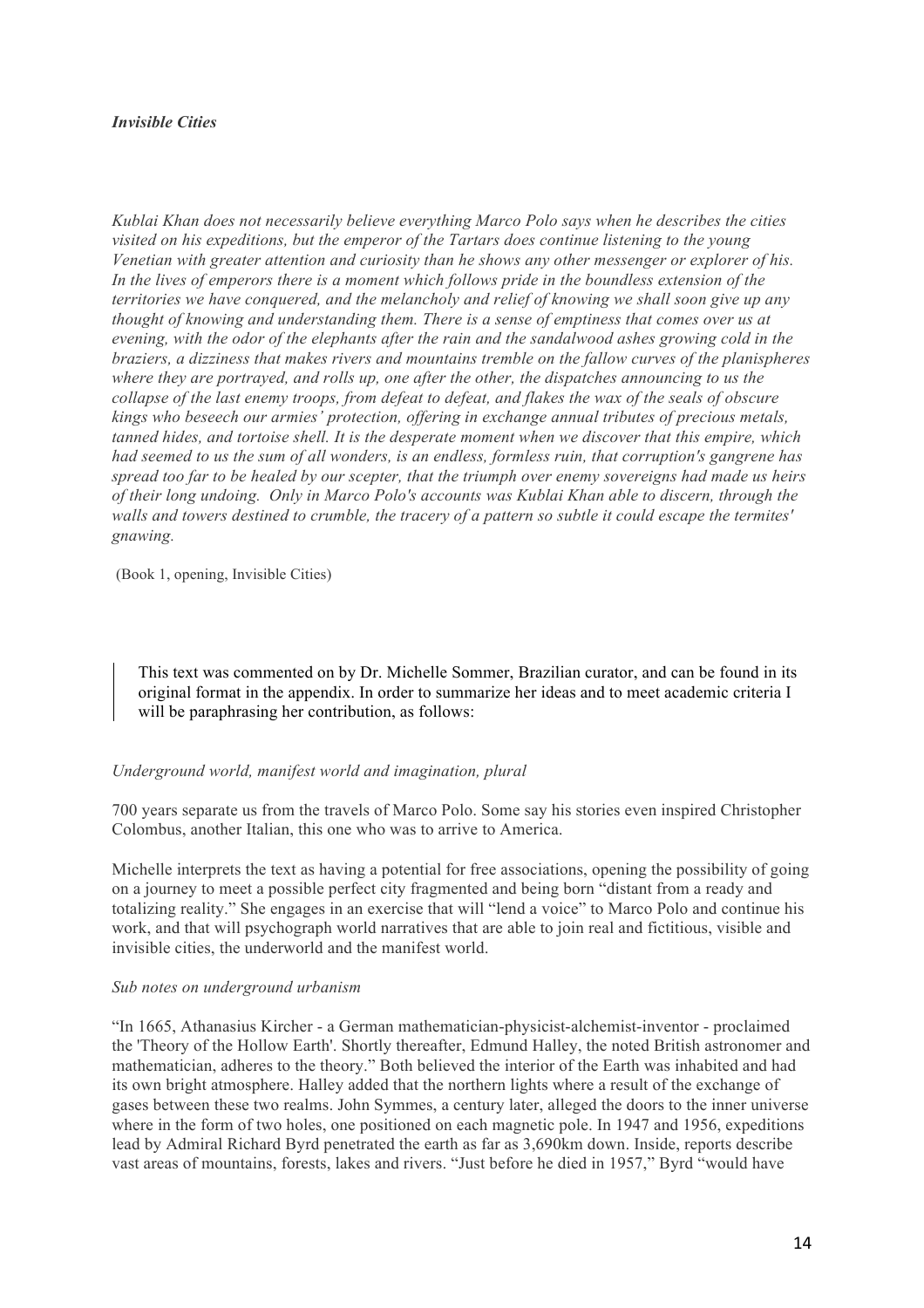said that the Hollow Earth was an enchanted and heavenly universe, full of mysteries." Soon after, in the early seventies, north pole photographs taken by the ESSA-7 satellite showed a huge hole inland.

The name of this kingdom, situated within the earth, is Agartha. A sacred place for Hinduism, Buddhism and Taoism. It is believed by many, that there is an open path to this blessed land and invisible world. The inhabitants of Agartha are scattered in the interior of the earth, and their cities are formed of a crystal network structure. A city has on average 100,000 people, and these settlements together, join to form the entire intra earth society. "The basic unit of the city is the 'podlet', a cluster of a group of individuals with a purpose of life together and the likes who form 'clans'. Clans are the primary building blocks of galactic society. In administrative terms, Aghartha's sentencing council consists of 12 clan chiefs elected to this rank for his meritorious service passed to the clan and society." The King or Queen of Agartha is selected form this council and is responsible for a vast army of emissaries that create secret connections with the surface world.

#### *Supra notes on Manifest urbanism*

Brasilia, the largest manifestation of modernity in Brazil, was idealized by Juscelino Kubitschek (Brazilian president at the time), planned by Lucio Costa and designed by Oscar Niemeyer. It is said that the city was erected in one thousand days. This monument, whose purpose was to become the country's new capital, was conceived as a 'civilization-oasis', a mirage in the center Plateau. It was "fruit of the optimistic breeder frenzy of the modern in this place called Brazil where everything can start from the beginning."<sup>8</sup> The migration started with the "candangos" that built it and is now home to over 3 million inhabitants (IBGE, 2017). "The pilot plan of Lúcio Costa - winner of the contest for Brasília - would assume the contradiction of the anachronistic and avant-garde of the 'condemnation of the modern'; supported, still, in the bases of the monumentality where the man acquires collective dimension."<sup>9</sup> The world's largest city built in the  $20<sup>th</sup>$  century is structured through superblocks. Four superblocks form a unit of neighborhood. Brasilia houses the national congress and senate. "The President of the Republic, head of the Executive Branch, is elected for a term of four years through direct elections. In August 2016, President Dilma Rouseff, legitimately elected, is deposed, opening up serious assumptions for the constancy and consolidation of democracy in Brazil."

New Babylon, developed between 1956 and 1974 by Constant Anton Nieuwenhuys, was a nomadic city project, a representation of the anti-monument, the anti-public and the anti-official. "Constant's thesis was to found a new urban modus vivendi that would contemplate emergency exits for daily life, forming a city where the regulatory mechanisms did not overlap the creative imagination and kept man exposed to stimuli and experimentation." He believed in the not so distant future atomization would allow for citizens to devote themselves to satisfy their playful instincts and develop their creative abilities.

"If Kublai Khan believes in everything Marco Polo says when he describes the cities visited on his diplomatic missions - even in psychograph narratives of the world between real and fictitious, visible and invisible cities, between the underworld and the manifest world – it is not yet known."

 <sup>8</sup> Pedrosa, Mário. 'Reflexões em torno da nova capital', texto originalmente publicado na Revista Brasil: Arquitetura Contemporânea, n. 10, 1957. <sup>9</sup> Costa, Lúcio. 'Sobre <sup>a</sup> construção de Brasília'. Depoimento prestado ao jornalista Cláudio Ceccon. Jornal do Brasil, Rio de

Janeiro, 8 nov. 1961. In: XAVIER, Alberto (org). Lúcio Costa: sobre arquitetura. Porto Alegre: Centro dos Estudantes Universitários de Arquitetura, 1962.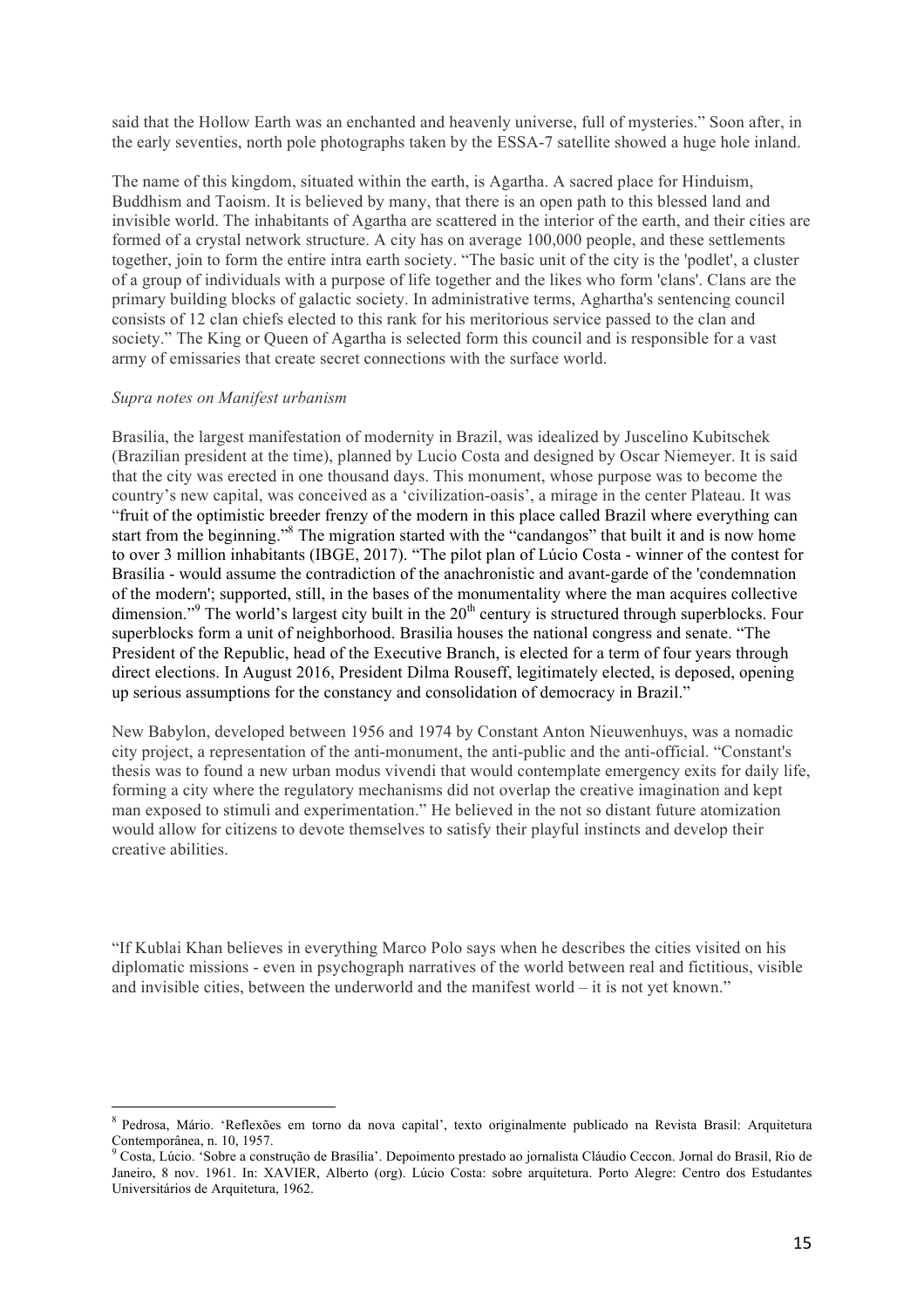## **A Magical World**

*I must let my senses wander as my thought, my eyes see without looking…Go not to the object; let it come to you.* Henry Thoreau, The Journal of Henry David Thoreau

The surrealist used to say that real life is absent. Art is a territory where we can go through real life, to liberate the senses and have a space where the senses can appear. Sometimes it is a fiction that must be converted into reality and sometimes it is reality that needs to be converted into a fiction.

Moments of emptiness and silence, moments when you are unaware, when you do not recognize things and when they begin to tell you what they are. These are the moments that inform the work of Brazilian artist Renata Lucas. Lucas usually works with already existing situations. Based on fictions, she intervenes into found landscapes and architectures making the background become the main character. Her displacements cause spaces to become the main focus of attention revealing their deeper structures and proposing meaningful transformations. "Numerous works of art have been important in my life, but there is one moment from many years ago that really stands out: seeing Joseph Beuys's work in the flesh for the first time at the Museu de Arte de São Paulo. I was very young and it was a huge revelation to me because, in that precise moment, I understood that art should be an actual presence in the world, not just a representation of it. Me and Beuys's work were equally and actively present: we were part of the same courtship ritual, the same dance, intervening and being intervened upon by one another."<sup>10</sup>

Another artist that takes "conversation" seriously, is German artist Tino Segal. He too thrives on empty spaces, on eliminating the object and on directing the attention to people. For him, the relations between people can be changed within an art piece.

"I remember seeing the minister of transportation dive and dodge," he says. "All he could do was administer what the public opinion was, or else he would be voted out in the next election." If electoral politics could not produce fundamental change, why bother with it? "It's much more interesting to change the values," he says. "I was never interested again in parliamentary politics. I became interested in culture."<sup>11</sup> In one of his works, a visitor would arrive to find the museum apparently empty of all people. "Once when a person thought there were no guards around, he started stealing catalogs," Hoffmann (the museum curator) recalls. "The guard came up and said: 'Would you please put the books back? This is a piece by Tino Sehgal.' "<sup>12</sup>

Think of a form that is as open and fluid as the shapes of our everyday experience but one that does not simply imitate them.

This form places a much greater responsibility on visitors than they had before. The "success" of a work depends on them as well as on the artist. If we admit that work that "succeeds" on some days fails on other days, we may seem to disregard the enduring and stable and to place an emphasis upon the fragile and impermanent. But one can insist, as many have, that only the changing is really enduring and all else is whistling in the dark.

<sup>&</sup>lt;sup>10</sup> https://frieze.com/article/renata-lucas<br><sup>11</sup> https://www.nytimes.com/2010/01/17/magazine/17seghal-t.html<br><sup>12</sup> https://www.nytimes.com/2010/01/17/magazine/17seghal-t.html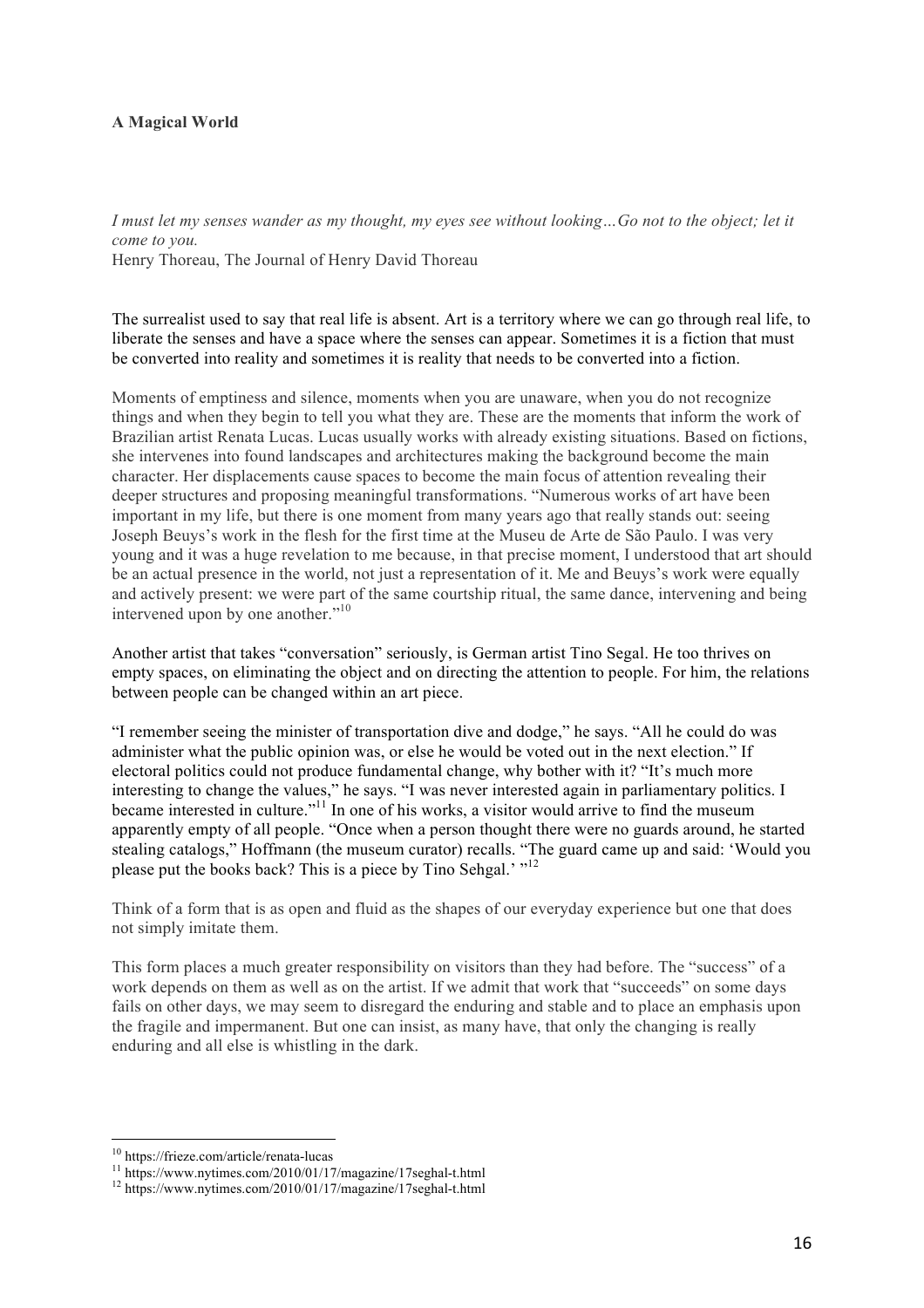## **Conclusion**

*I am a diversity of people, as each one of us is. The contemporary subject is exploded, they are several. When you are surprised, it is because you are another, we are being another.* Tunga interview.

As an artist, I know the work that I make very closely, the pieces, the performances, I know each detail of each element of it. I focus on looking at the relations, these which can come from anywhere; a smell, a food, a song, a drawing. Everything is meticulously tied together. The moment it is finished and I think I know everything there is to know about it, I realize, that as a matter of fact, I don't. This is the moment of not knowing, the moment that I start learning from it. This is the moment in poetry that I am interested in. I can do all the readings, I can understand all origins, I can sow together all relations, but there is always a moment when it presents itself as an unknown, it imposes itself as an enigma or a mystery. In a way, my work, or my making, always tends towards this surprise. This surprise, of seeing the world as a mystery, is what makes me widen it, what makes me try to understand this world in a deeper way.

I'm not so sure I can clarify this idea, but we can investigate it a bit further. What I am trying to say is that sometimes  $A + B$  are not equal C, sometimes it equals something else. In my opinion, what happens in poetry and in art is the possibility of joining the heterogeneous and finding (in two things that have no relation to each other) something else, something that is produced by this meeting. I believe that modernity is in a way characterized by this meeting, a lucky meeting between two things that have no relation and that together produce a new meaning. For me, the ability, maybe even the vocation of art, is to use this "conjunction energy", which can present itself as an object, or a poem (the joining of two words), or a musical chord (where two completely different notes produce a new and unusual effect) but also, making a generalization (and I think that is what one should do with art), is to take anything and everything that is a poem and say it is not only a poem, it is life.

I believe that what we are talking about is, par excellence, the energy of love, love is the energy of conjunction for us humans. If there is any reason for us to do poetry, it is to create possibilities of having diverse relations, of being surprised at the conjunction of what is heterogeneous. If we humans understand each other, it is not by the homogeneity that we have, it is by our differences. As Tunga explained in his previously mentioned interview, we are all unique and diverse, we are all completely different from one another, although we are all identical. Poetry tries to find this unity in the diverse, this possibility of putting the diverse together, in harmony and by doing so, creates meaning. If we generalize this idea, I think that art has a positive role in society.

It is no wonder we sing together, for example. When two people sing together or dance together, there is an understanding of this nature. It is worth making art for it. There is a will for this to happen, a very close faith, which gives us a reason to do it.

I think we have a fabulous heritage in Brazil, we have had an experience, under a European matrix of course, but one that was radically different from that of other places, and that can contribute immensely, today more than ever, to the understanding of the contemporary world. The cultural diversity that has been a part of our country from the beginning of the last century, formed, or formalized a kind of modernism where other values were included in those organized or thought by modernity. For example, movements like constructivism, arrive in Brazil and deal with the presence of corporality, the presence of the body. They are thought of not only as a visual experience but as an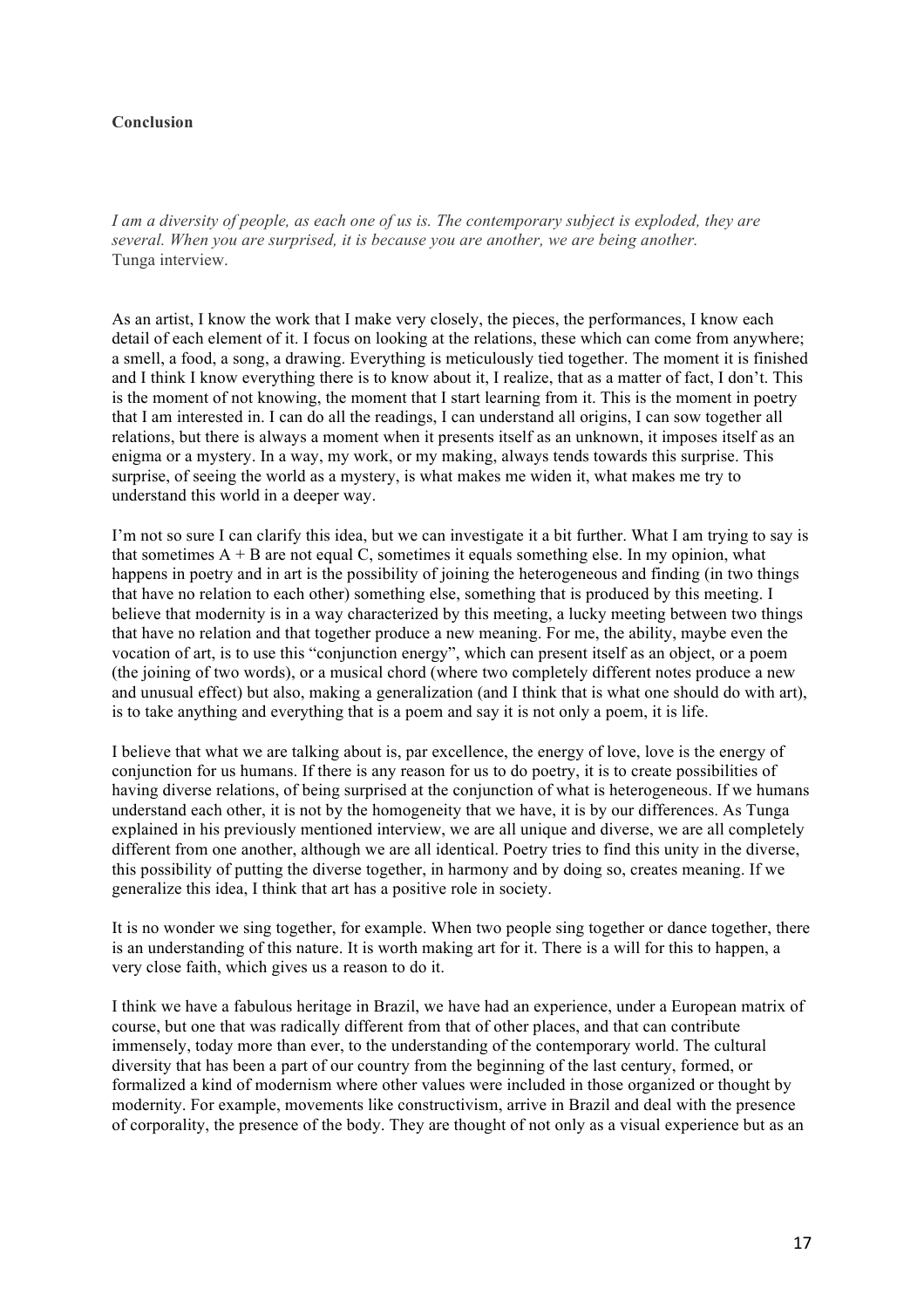experience of the moving body opposite that. This is the experience of Oiticia<sup>13</sup> and Lygia Clark<sup>14</sup>, for example. Other experiences of a different nature bring social heterogeneity to the center of modern thought. In a way, we were impelled to think of a model where all this heterogeneity would fit. And this is what is happening to the world. In Europe, the presence of Arabs in France or Germany, immigrants that were brought for labor and ended up building a part of the society, that have brought in other cultures that have to be incorporated into the model, for example. We have this experience, we have been going through this for the past one hundred years, and we think in a much more advanced way than these cultures said to be hegemonic. I believe we have something to teach, we have something to say, we have a lot to learn, but we also have to be heard. It is a dialogue of equals. It is not in the sense of copying. It is not a question of doing it better in the way of. It is a matter of using principles, which are the same, because we have a European heritage, but we have things they do not have. The dialogue needs to exist in this dimension.

In a way, it does and I think it's effective. Obviously, it is not all roses, because independently of the world of ideas, these things also circulate in the world of interests, of cultural hegemonies. Saying no to these cultural hegemonies and making it possible to speak together, in the same status, as equals and bringing in novelties that are not imposed by these cultural hegemonies, that is the fight, that is where art has to be.

We inherit the world; the world is ours and we have the right to be and to practice any culture. All the cultural practices are valid, no one is better than the other, each one is more suitable for you or for me or for a group of people. The will, the desire to create hegemonies of cultural practices is a desire of domination, and against this desire of domination we do art, we impose poetry. It is important to remember, we have the right and the duty to accept and to be able to enjoy any kind of practice, those that come from dominant countries even, because they are legitimate, but we also have the obligation to refuse all that that is imposed upon us. Subjectivity today seems to be something we build with money, we are made, not of what we like anymore, we are made of what we think we should like. People represent themselves with this cigar, with that wine, with such clothes, living in this place, with such a car. It seems to me that advanced capitalism has disposed of the "exploded subject" so that he must pass through corporations to create subjectivity, in order to represent himself. This means giving up the possibility to invent himself by himself. Which is what you do when you make a poem, when you make a song or when you put together your repertoire. It is a phenomenon of capitalism that does not want, does not to authorize, subjectivity as something that is your own. Your subjectivity is rendered by the media, by a society of consumption that forces you to mount yourself in a way. You sell your time to have money, so that you can get back to being you. That is where poetry can create change.

People are something, before being what others want us to be. I think this practice, which I call poetry, but when I say poetry, it can be anything, the arts, architecture, any doing, a dance for example, is this awareness of intention, that makes you realize that you are unique, that each of us is unique. You do not need others to be what you are, on the contrary.

<sup>&</sup>lt;sup>13</sup> Helio Oiticica, brazilian artist that helped form the Neo-Concrete movement and Tropicalia in the 1970's  $14$  contemporary of Oiticia and a precursor of interactive and participatory art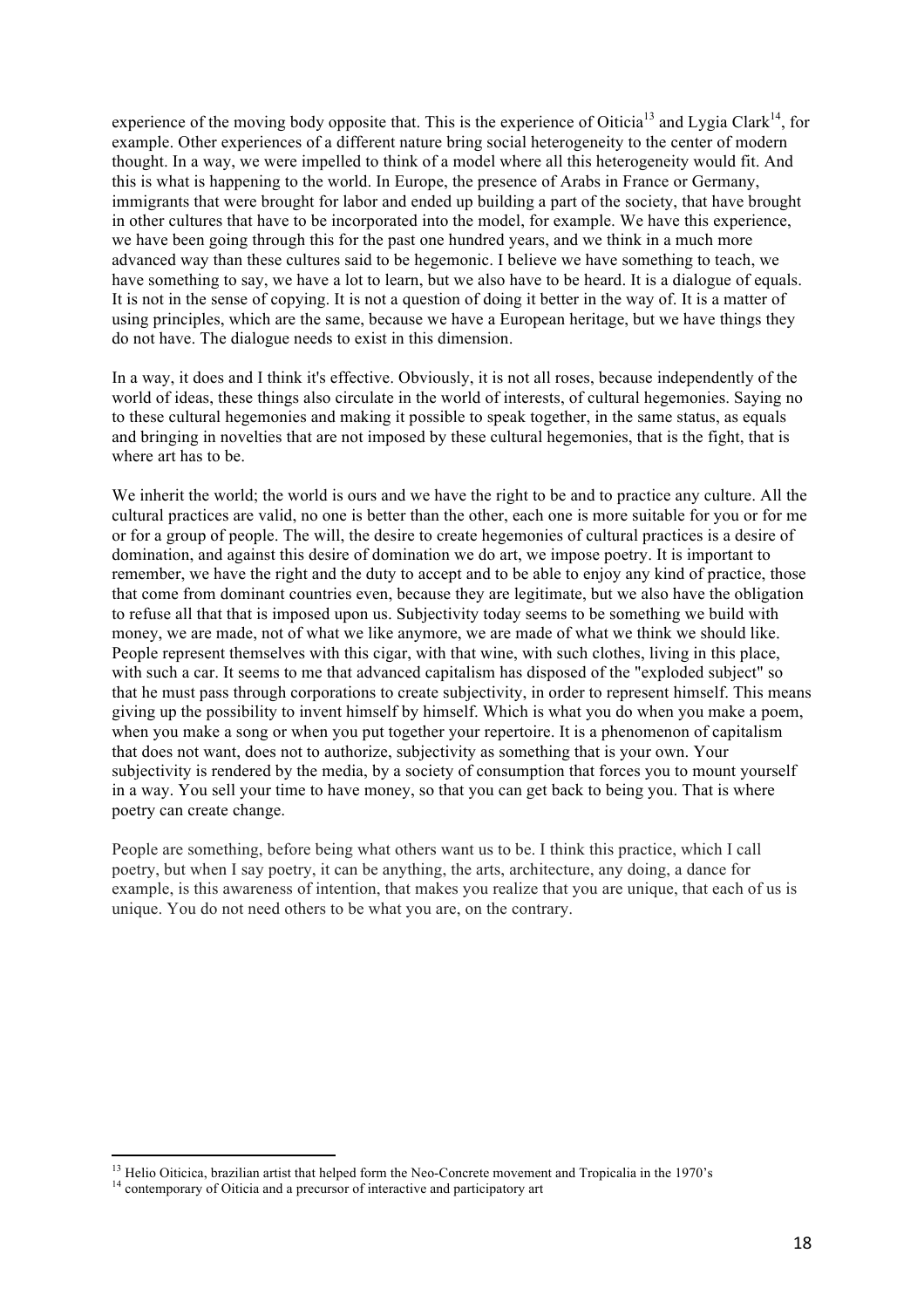Bibliography

CALVINO, Italo *Invisible Cities* Random House, 2010

COSTA, Lúcio *Sobre a construção de Brasília* Depoimento prestado ao jornalista Cláudio Ceccon. Jornal do Brasil, Rio de Janeiro, 8 nov. 1961. In: XAVIER, Alberto (org). Lúcio Costa: sobre arquitetura. Porto Alegre: Centro dos Estudantes Universitários de Arquitetura, 1962

DEWEY, John *Art as Experience* Penguin, 2005

IVERSEN, Margaret *Chance: Documents of Contemporary Art* Mit Press, 2010

JAMES, William *Essays on Radical Empiricism* HardPress Publishing, 2013

KAPROW, Allan *Essays on the Blurring of Art and Life: Expanded Edition* University of California Press, 2003

LATOUR, Bruno *An Inquiry into Modes of Existence* Harvard University Press, 2013

LATOUR, Bruno *We Have Never Been Modern* Harvard University Press, 2012

OITICICA, Helio *A Pintura depois do quadro* Luciano Figueredo Silvia Roesler Edições de Arte, 2008

PEDROSA, Mário *Reflexões em torno da nova capital* texto originalmente publicado na Revista Brasil: Arquitetura Contemporânea, n. 10, 1957

PERCY, Walker *The Moviegoer: A Novel* Open Road Media, 2011

THOREAU, Henry David *The Journal, 1837-1861* New York Review Books, 2009

VIVEIROS DE CASTRO, Eduardo *A Inconstância da Alma Selvagem* Ubu editora, 2017

MEIRELES, Cildo *Cruzeiro do Sul* - A translation of the Portuguese original was first published in *Information* (cat.), The Museum of Modern Art, New York, 1970. Revised 1999

Catálogo *Entrevista Tunga* CANAL BRASIL projeto e produção TV Imaginária 2011

Frieze.com *Interview with Renata Lucas* 01 sept 2012 https://frieze.com/article/renata-lucas

https://www.ibge.gov.br/ accessed on 15/06/2018

The New York Times *Magazine Making Art Out of An Encounter* By: Arthur Lubow 15 jan 2010 https://www.nytimes.com/2010/01/17/magazine/17seghal-t.html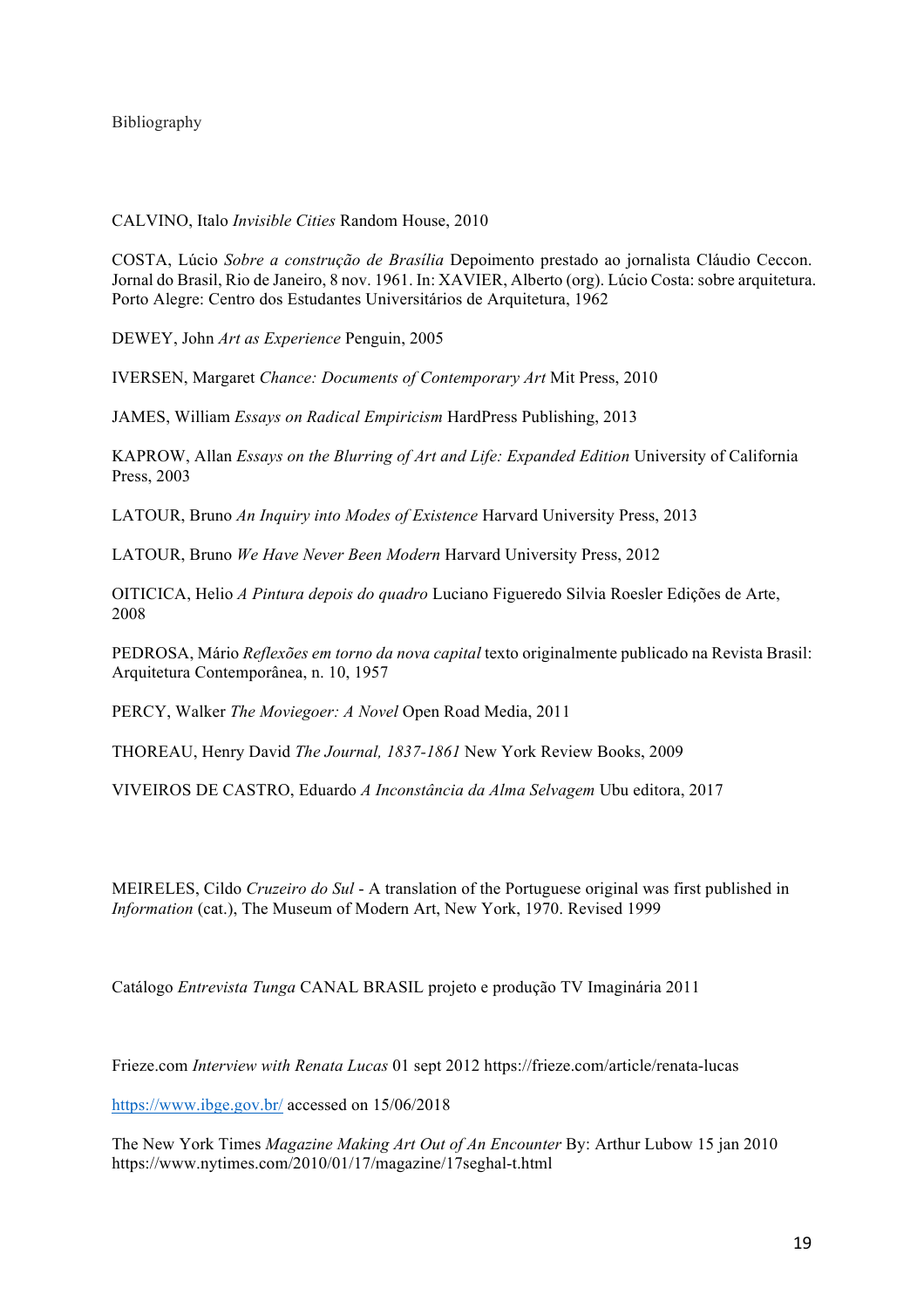## **Appendix**

The Marble and the Myrtle

Given any idea, what is the mechanism by which we perturb it's meaning. Suppose I tell you a story and then you tell your friend it and they pass it further out into the wider network of people. When that story comes back around and I hear it told from another's lips who has never encountered me or knows me as the tales' genesis, what aspects will be different and why? Certainly, some ideas are more stable, hewn from marble, and thus not given to disassembling or distorting in nature as they propagate through society. Others are like the myrtle statue and adapt with each telling even potentially bifurcating in form.

The answer lies in considering any concept as a discrete replicating entity. When you tell me something, then that something has made division of itself between our minds. While there must be some degree of similarity between each of the somethings that we each now possess my something will sit different within me than yours will in you. I may encode the something with different words that I prefer or choose to reassemble the something in some manner so that I better understand or remember it. If the idea is of a sufficient size then the ostensible form it adopts in each of our minds will differ vastly. Yet however the skin sits on each the underlying function of each something must still cohere. If not then the idea has failed to have been conveyed.

If we consider the entire set of such somethings that all have the same underlying function we obtain an equivalence class of ideas. The elements of this class are each in fundamental form the same something and yet appear quite different on surface analysis. If I told you a story and you told your friend and so on and that story came back to me in such a manner that it was told differently but still contained each of the major plot points and ideas I wished to convey with its original telling then I would be tempted to say that I had just obtained another instance of this class of ideas. Namely the equivalence class generated by that specific story.

These groups of ideas are alike to species. One might wish to say that there exists for each animal found in nature a genus which defines it. But the nature of biological forces does not always provide us with set of coherently distinct species for categorization species and the same is true in the conceptual realm. Exactly where one would consider the boundaries between species of ideas as lying would depend largely on the resolution and category of analysis one is utilizing. At times the conceptual space is populated with an obviously discrete set of objects and at other times the selection of ideas are continuous in form. For instance, if we are talking about Catholicism we typically would consider a pretty broad class of ideas as catholic in nature and thus the equivalence class that coheres as Catholicism is fairly large. In particular, most people would interpret a catholic sermon as an instance of an idea belonging to Catholicism. Yet there are many sermons made and each of them are different and yet each a broadly speaking within the class of catholic ideas. If, however we are considering literature then the equivalence class of any particular book is really only the specific instance of that book. If you were to change a word or a sentence of that book then while the new book you have created is very similar to the original most people would take issue with equating the old book with the new one. Certainly, any pair of books that vary from each other to the same degree that catholic sermons typically vary from each other, would almost certainly not be interpreted as members of the same equivalence class.

It's worth noting that in the same way human beings are made up of a vast sum of cells and organs each which can be considered in their own way a unit of replication and each which in concert work together to best guarantee the humans survival so too can a large idea such as a religion be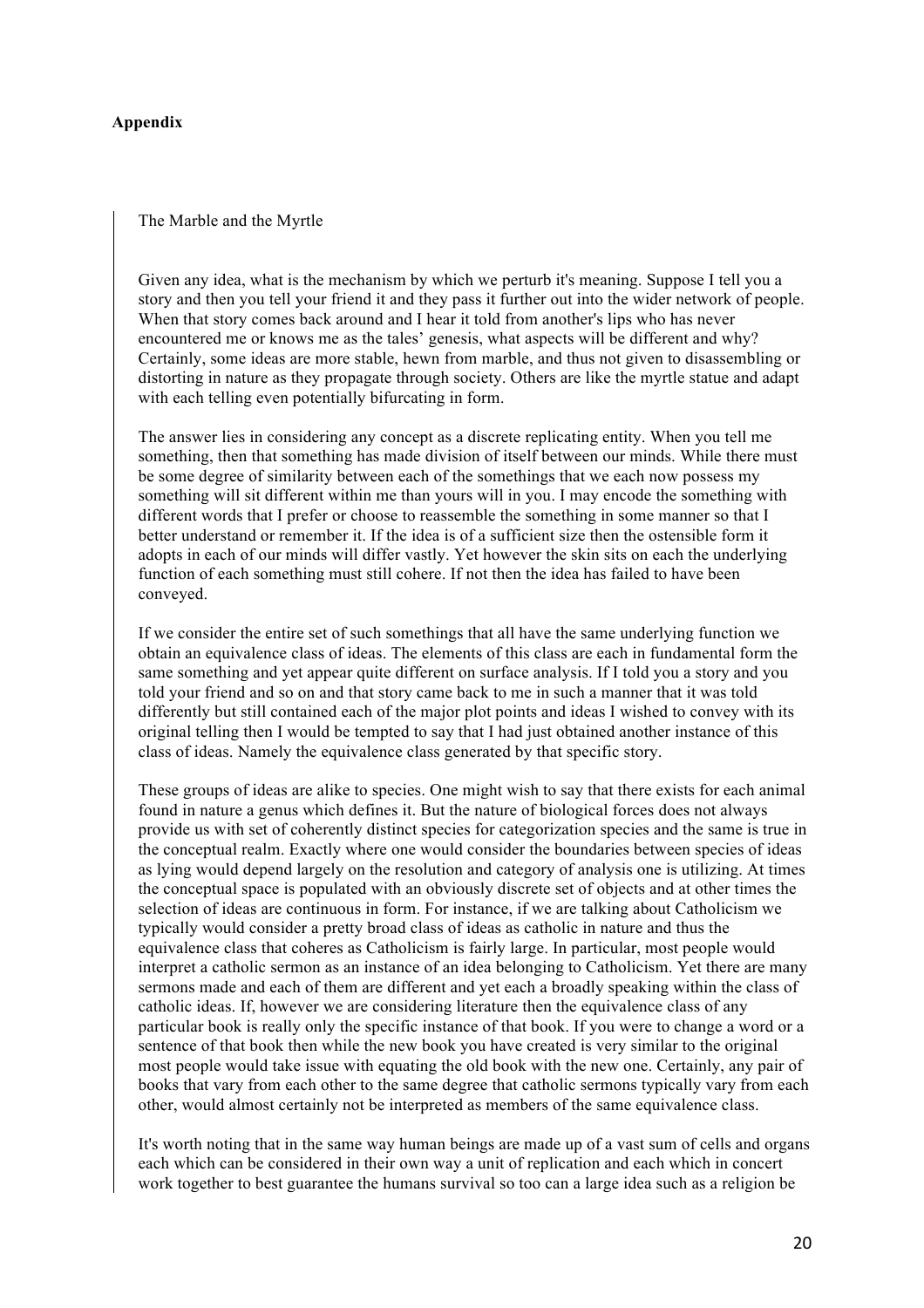viewed as a collection of such components. Each story or parable functions to add fitness to the whole. Similarly, if such a conceptual structure exists it is not necessary that the entire idea be possessed by each individual across which the concept is distributed. Typically, religions are not deeply known by all their followers and instead individuals look to religious leaders or texts to ensure the collection of ideas is coherent. Now we have described the population of concepts we ask what are the units of selection of this population. The first most obvious answer is that they are selected fundamentally by nature. If I possess an idea and that idea makes me better able to compete and survive in the world then that idea will have a greater chance of propagating. Certainly, if the idea acts against me and makes me more vulnerable to natural forces then the increased probability of my demise renders the idea less competitive. The number of people who possess or willingly pass on a concept is greatly diminished if the concept acts to kill them off. Hence the belief that you can fly is typically not a popular one.

Within the context of natural selection individuals will also select for ideas that they perceive as increasing their success in life. So hence an Idea is also selected for on the basis of its perceived value which is typically accrued from the success we perceive those propitiating the idea as having. This is a complicated way of saying if I look up to someone I'm more likely to replicate their behaviors and beliefs. These are the most fundamental axis for conceptual selection but ignore the manner by which concepts can interact and enforce selection themselves.

Ideas cannot be dispossessed as once you know a thing you cannot readily unknown it. However, one might choose to let a once favored concept become dormant. If for instance you decide a particular world view is no longer valid you will no longer espouse such a view. This is conceptual death and in order for an idea to live requires that it is perceived by as many individuals as possible to be a valid notion. Intrinsically it is the perception of value of an idea upon which the welfare of an idea depends. The perception of value may be a reflection of the real value or it may not.

The richness of the human language has enabled concepts to evolve that contain their own mechanisms for assigning value. Fundamentally all these processes are mediated by natural selection. An idea that assigns a positive value to other ideas is valuable in and of itself if it accurately assigns such value to other ideas or actions. In particular, some concepts come with apparatus attached that lets us differentiate between high and low value concepts with respect to the internal value structure of that idea. Any individual who prescribes to such an idea will select for other ideas by utilizing this mechanism. For example, if I prescribe to the notions of rationality, mathematics and logic then I select for concepts on the basis of whether or not they are examples of tautologies. In this case, an idea is mathematically valuable if it is a tautology and mathematically wrong if it is not. Similarly, if I ascribe to those notions of science then I will utilize the scientific method in order to evaluate any concept. That is any statement must be falsifiable and not disproved by experimentation through peer review. By this metric, we can select for scientific ideas and non-scientific ideas. Note that while one can select for mathematically or scientifically correct ideas this isn't necessarily the same as selecting for "useful" or "meaningful" ideas.

Typically, any idea is selected for along a large collection of selection dimensions. For instance, the idea "one plus one equals two" is a mathematically valid idea. Similarly, so is "one plus one plus one minus one equals two". Thus, if selecting only on the basis of mathematical value then both these ideas are valid. However typically the first of the two is more useful simply because it is more concise. Hence, we also select for ideas by requiring the meaning be as compactly delivered as possible.

In the cases of mathematics and science the underlying mechanism by which to assign value to an idea is incredibly rigid and also typically well distributed. For instance, a scientific idea requires to both be empirically verifiable and also reproducible by a significant number of individuals. In contrary to this a much more complicated idea would be that of religion. Typically for such a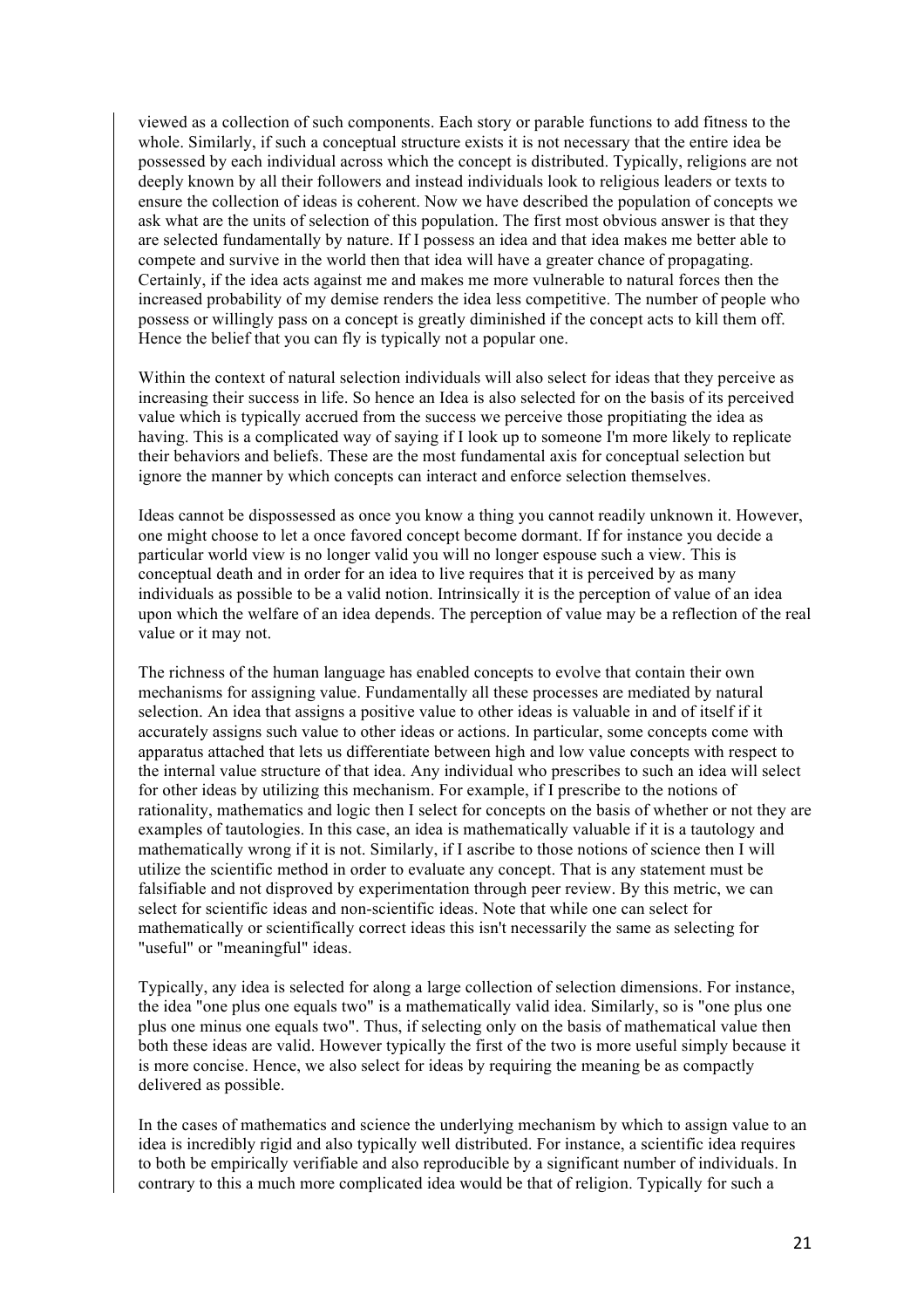complex of ideas there is a far less rigid metric by which to select for religious concepts over nonreligious concepts. Generically religions have core principles which allow one to differentiate between good or bad. For instance, if I espouse a concept that doesn't adhere the ten commandments then most people would label that a non-Christian thought. Assume instead I take one of the parables and rewrite it so as it now refers to a Jack rather than Jesus is that still a Christian idea? In fact, how far can I change the bible before it becomes non-Christian in form. If I trimmed all the historical aspects of the Christian stories and retained only the moral teachings then is it still Christian? The reason that there are so many denominations within Christianity is because the answer to this question is not a definitive no.

The reason that Christianity utilizes weaker value hierarchies is because part of what it is selected for requires it to be adaptable. Fundamentally religious ideas are designed to solve a much more complex problem than mathematical ideas. That is something along the lines of how to live best in which case building in a degree of adaptability becomes useful. On the contrary mathematics is rarely even tangentially useful to the vast majority of people and so it's use case is far smaller. Typically, the collection of problems that mathematical ideas exist to solve and are thus selected for and given value by are those for which highly exact and consistent technical formulations are necessary.

And so, we see that the rigidity of a concept is mediated by its internally enforced value selection mechanism. If the rules by which an idea belongs to the equivalence class of that ideas concepts Is simple and clear then the overall set of such ideas will be set in stone like the marble statues. If the internal value structure is opaque then anyone can come along and adapt the idea to suit their own ends and thus in time it will deform to fit the environment it is in just like the myrtle grows away from its sculptured form in order to satisfy its own evolutionary needs rather than to adopt only the space the gardener wishes it would inhabit.

Comments by Dr. Alex Athorn. Scottish mathematician, graduated from Imperial Collage in 2017.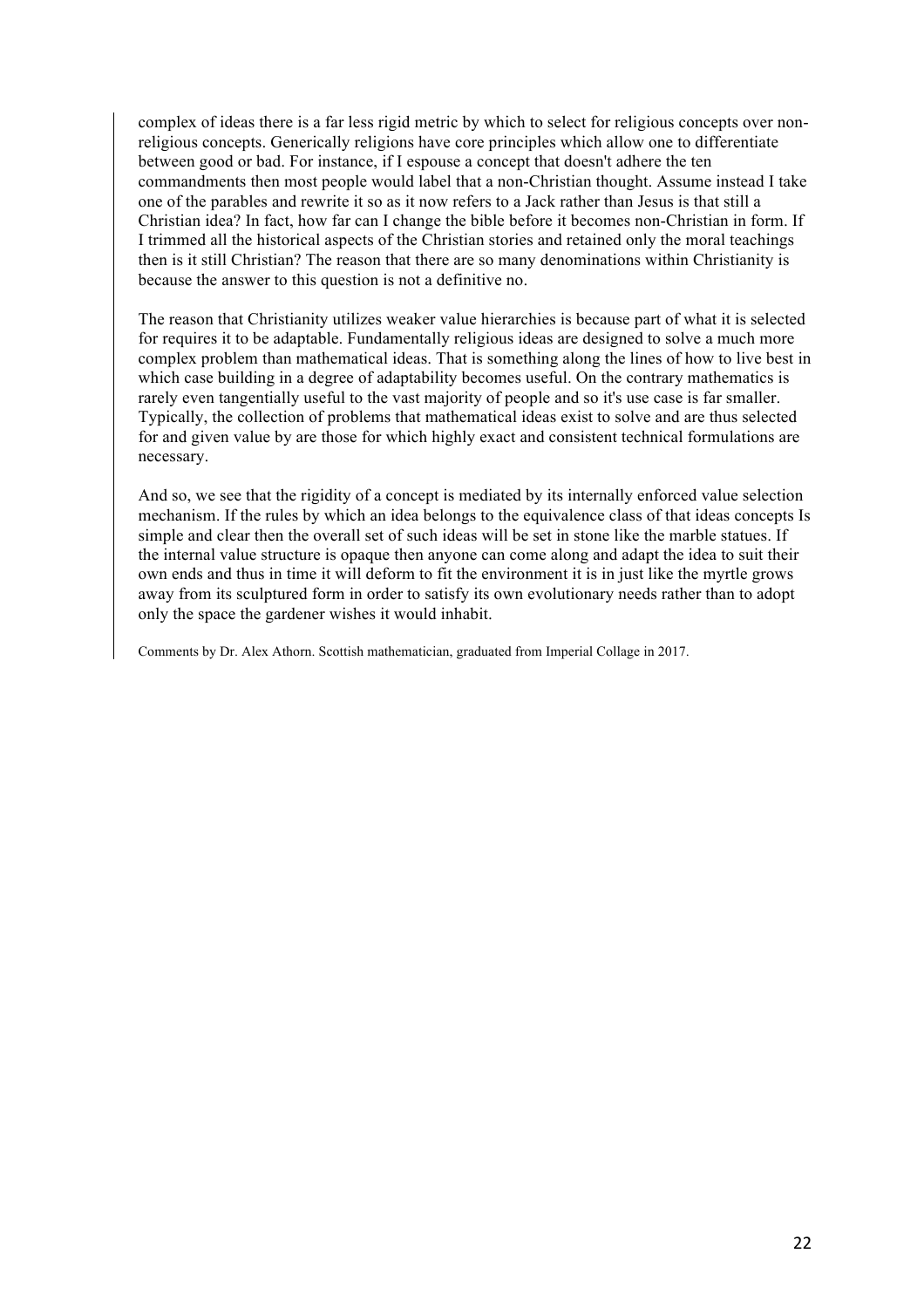## Cruzeiro do Sul (*The Southern Cross*)

Damn it! How in a few lines does one have the ability to impact the other so intensely that the first sensation that comes to try to describe it is a punch in the stomach? There is no violence here, just a positive and strong call. Soon after I think of Almodóvar and this intense capacity of art, or would it be of the artists? To translate in a few words, or audio-visuals, or plastic arts, that which is latent in the depths of our hearts. Let me explain: Cildo Meireles in his work "Cruzeiro do Sul" joins past and present, 1494 and 1999, classic and modern, excluded and dominant, north and south, west and east, center and periphery, true and false, to poetically, provoke, and then challenge the notion of margin. Give voice to the thought/feeling of a people who shouts their message, wisdom, alert, but no one listens. And there is still movement in the text, the writing becomes a wave through the jungle that grows and takes over everything, indifferent to the will of the majority, stronger than nature itself. This wave that, at the beginning generates adrenaline, ends in an exemplary tube because there is joy and hope in the end. From dichotomies to fluidity, the weak becomes strong.

Comments by Dr. Christina Osward. Brazilian historian, graduated from UFRJ in 2006. *Translated by Olav Lorentzen*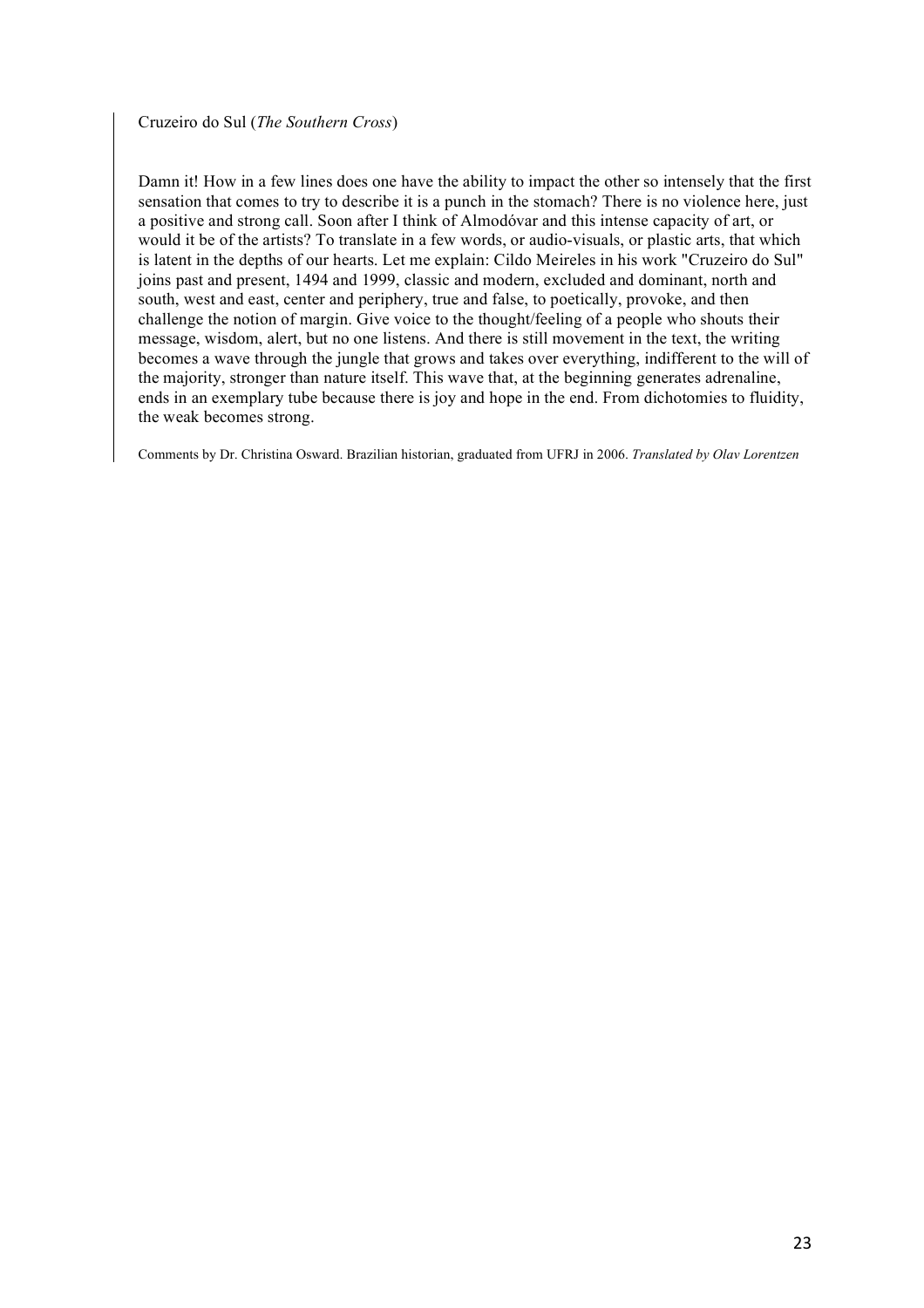Invisible Cities

Underground world, manifest world and imagination, plural

"It is not known whether Kublai Khan believes in everything Marco Polo says when he describes the cities visited on his diplomatic missions"15. Many centuries - around 700 - separate the incursions of the 'greatest traveler of all time', which, they say, even inspired Christopher Columbus, another Italian who arrived in America, from ours today, this one later.

If 'there is a moment in the life of all the emperors that follows the pride of the immense breadth of the territories that we have conquered, the melancholy and the relief and to know that soon we will give up to know them and to understand them<sup>116</sup>, between these intervals there is also the power in the production of (free) associations for the construction of the meeting of a possible perfect city that may be emerging dispersed, fragmented somewhere and distant from a ready and totalizing reality.

Seeking this promised land, we access the imagination by lending a voice to Marco Polo to psychograph the world narratives between real and fictitious, visible and invisible cities, between the underworld and the manifest world.

(Sub) notes on underground urbanism – Agharta

1. The Earth is hollow and concave and we inhabit its inner part: we are inside and not outside the Earth. In 1665, Athanasius Kircher - a German mathematician-physicist-alchemist-inventor proclaimed 'Theory of the Hollow Earth'. Shortly thereafter, Edmund Halley, the noted British astronomer and mathematician, adheres to the theory. Halley believed that the interior of the Earth was inhabited and that there was a bright atmosphere inside; the northern lights for example, happened when gases from the Earth's internal atmosphere escaped to the outer surface of the Earth. In the next century, the American John Symmes adds: apart from the Earth being hollow, there are two entrances on the earthly poles to the inner world. The hypothetical door to the inner universe was named Symme's Hole.

2. In the last century, precisely in 1947 and 1956, United States Admiral Richard Byrd made expeditions to the North and South Poles, penetrating respectively 2,730km and 3,690km into the Earth. From the extremes inland, Byrd claimed to have seen neither ice nor snow, but vast areas of mountains, forests, vegetation, lakes and rivers. Just before he died in 1957, he would have said that the Hollow Earth was an enchanted and heavenly universe, full of mysteries.

3. Soon after, in the early 1970s, the Administration of the Science and Environment Service (ESSA), which belongs to the United States Department of Commerce, released to the press photographs of the North Pole taken by the ESSA-7 satellite, two years before. ESSA was far from suspecting that her routine atmospheric reconnaissance photos would contribute to the Hollow Earth Theory as satellite images showed a huge hole inland.

4. Agartha is the name of the kingdom situated within the Earth - a sacred place for Hinduism, Buddhism and Taoism. (Parentheses: we have recorded that, in researches, there have also been unproven theories that there is a Portal for Agartha in Pedra da Gávea, in Rio de Janeiro). For the path to the blessed land of the invisible world, there is a magic key to access it. It's the 'open, Sesame!' That unlocks the doors of a new world. The inhabitants of Agartha are called 'agharthans' and are found scattered in the interior of the Earth, forming a crystal network that structures the cities. Cities range in size from about 10,000 to 1,000,000 inhabitants, although

 $^{15}$  Calvino, Ítalo. As cidades invisíveis. Tradução Diogo Mainardi, São Paulo: Companhia das Letras, 1990.  $^{16}$ Idem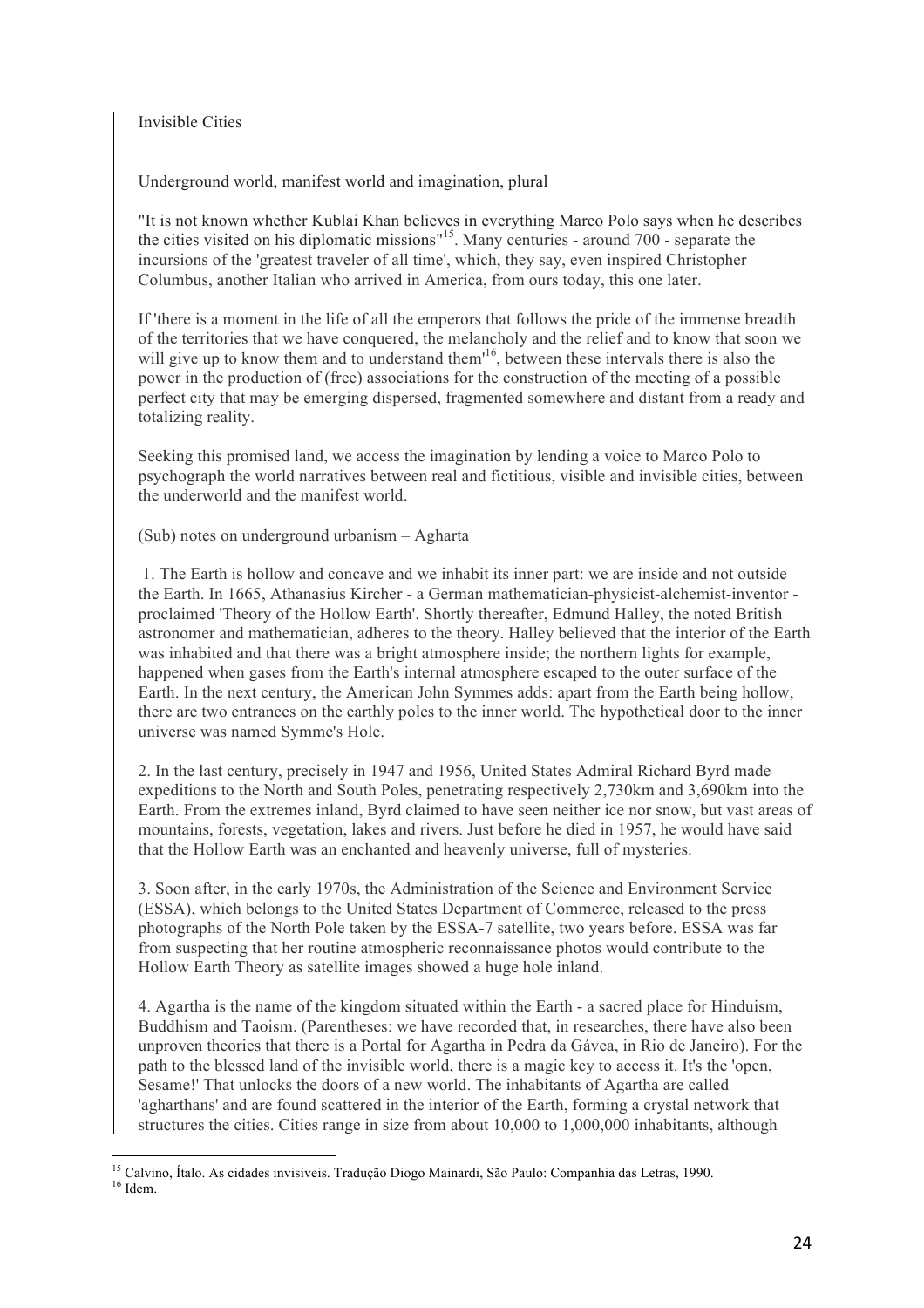most have about 100,000 to 200,000 people. These cities resemble small settlements that together form the entire intra-earth society. The basic unit of the city is the 'podlet', a cluster of a group of individuals with a purpose of life together and the like who form 'clans'. Clans are the primary building blocks of galactic society. In administrative terms, Aghartha's sentencing council consists of 12 clan chiefs elected to this rank for his meritorious service passed to the clan and society. From this council is chosen an individual considered the wisest and the deserving of honor and responsibility and the title of King or Queen of Aghartha. This person is responsible for the vast army of emissaries and connections sent secretly to the surface world and to the appropriate councils of the Galactic Federation.



Agharta. Fonte: https://br.pinterest.com/NiErikaa/agartha-tamarinda-maassen/?lp=true Acesso em: 11 de junho de 2018.

(Supra) notes on manifest urbanism- Brasília and New Babilônia

1. Brasília is the largest representation of the Brazilian modern movement in the twentieth century. Brasília was idealized by Juscelino Kubitschek, planned by Lúcio Costa and designed by Oscar Niemeyer. Built between 1956 and inaugurated in 1960, the city's tourist guide informs that it was erected in a thousand days. The national developmental dream that meant the opening of new internal borders (or, better, a new project of colonization of the interior of the country), erected a monumental architecture and urban trajectory that were registered by UNESCO in 1986 as Cultural Patrimony of Humanity. The new capital is anchored in the 'civilization-oasis' conception, a mirage in the Central Plateau, fruit of the optimistic breeder frenzy of the modern in this place Brazil where everything can start from the beginning<sup>17</sup>. Built by candangos - a name that designates the worker from the capital that migrated from another state to its construction the city now has a population of more than 3 million inhabitants, according to the Brazilian Institute of Geography and Statistics (IBGE) and is the fifth the most populous city in Brazil. The pilot plan of Lúcio Costa - winner of the contest for Brasília - would assume the contradiction of the anachronistic and avant-garde of the 'condemnation of the modern'; supported, still, in the bases of the monumentality where the man acquires collective dimension<sup>18</sup>. The pilot scheme of the world's largest city built in the 20th century is structured through superblocks, which are blocks of identical sides of approximately 280 meters. Each super block has residential blocks

<sup>&</sup>lt;sup>17</sup> Pedrosa, Mário. 'Reflexões em torno da nova capital', texto originalmente publicado na Revista Brasil: Arquitetura Contemporânea, n. 10, 1957.<br><sup>18</sup> Costa, Lúcio. 'Sobre a construção de Brasília'. Depoimento prestado ao jornalista Cláudio Ceccon. Jornal do Brasil, Rio de

Janeiro, 8 nov. 1961. In: XAVIER, Alberto (org). Lúcio Costa: sobre arquitetura. Porto Alegre: Centro dos Estudantes Universitários de Arquitetura, 1962.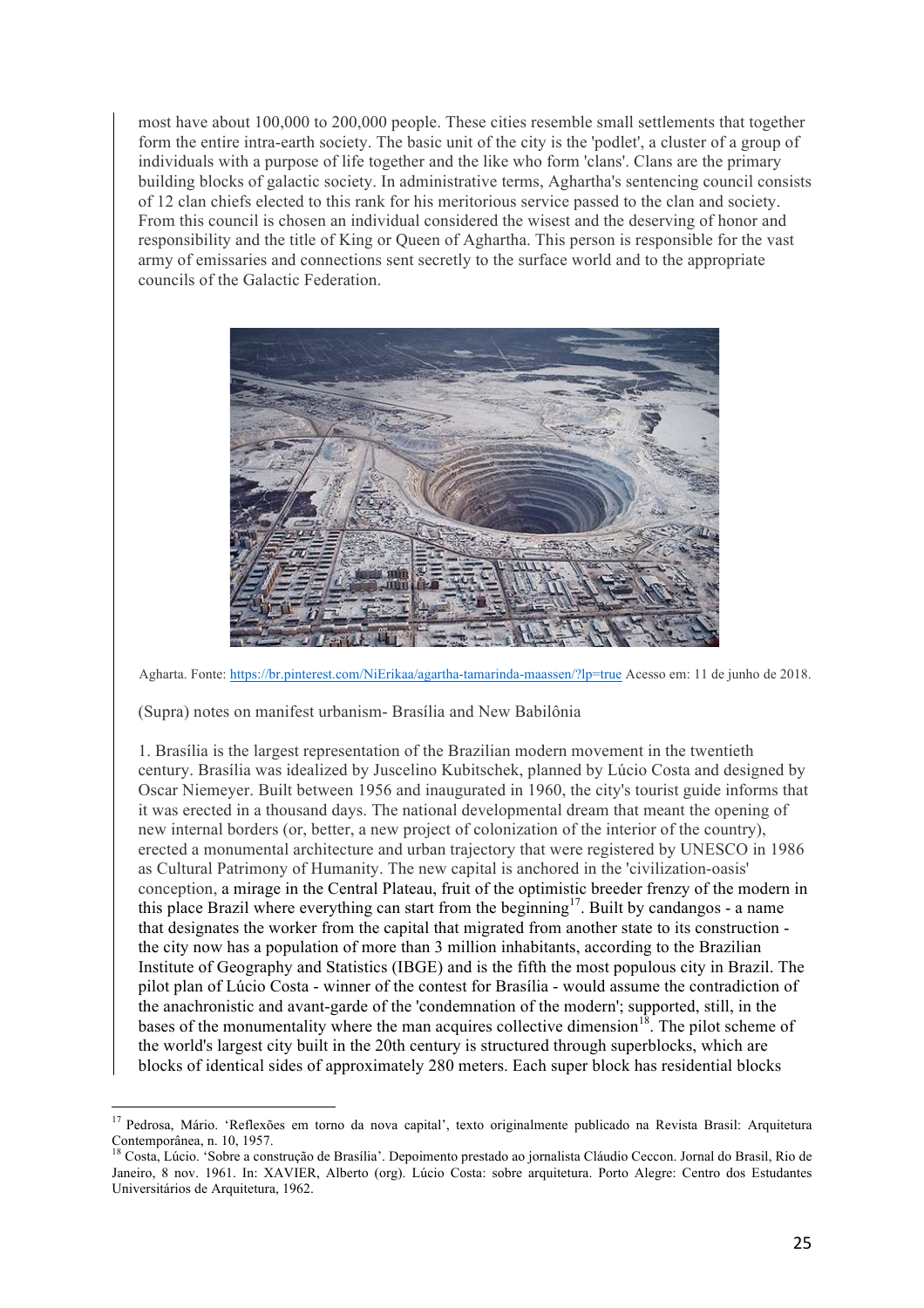supported by "pilotis" of free access and several urban equipment like church, cinema, school. According to the original project of Lúcio Costa, four superblocks form a unit of neighborhood. In administrative terms, in Brasilia, it houses the National Congress composed of two Houses: The Federal Senate - composed of 81 senators representing the 27 federative units of 26 states and the Federal District. The President of the Republic, head of the Executive Branch, is elected for a term of four years through direct elections. In August 2016, President Dilma Rouseff, legitimately elected, is deposed, opening up serious assumptions for the constancy and consolidation of democracy in Brazil.



Brasília, registro de Marcel Gautherot. Fonte: https://ims.com.br/titular-colecao/marcel-gautherot/ Acesso em: 11 de junho de 2018.



Projeto de buraco para jogar políticos desonestos, 2011. Cildo Meireles. Fonte: http://www.galerialuisastrina.com.br/en/artists/cildo-meireles/ Acesso em: 11 de junho de 2018.